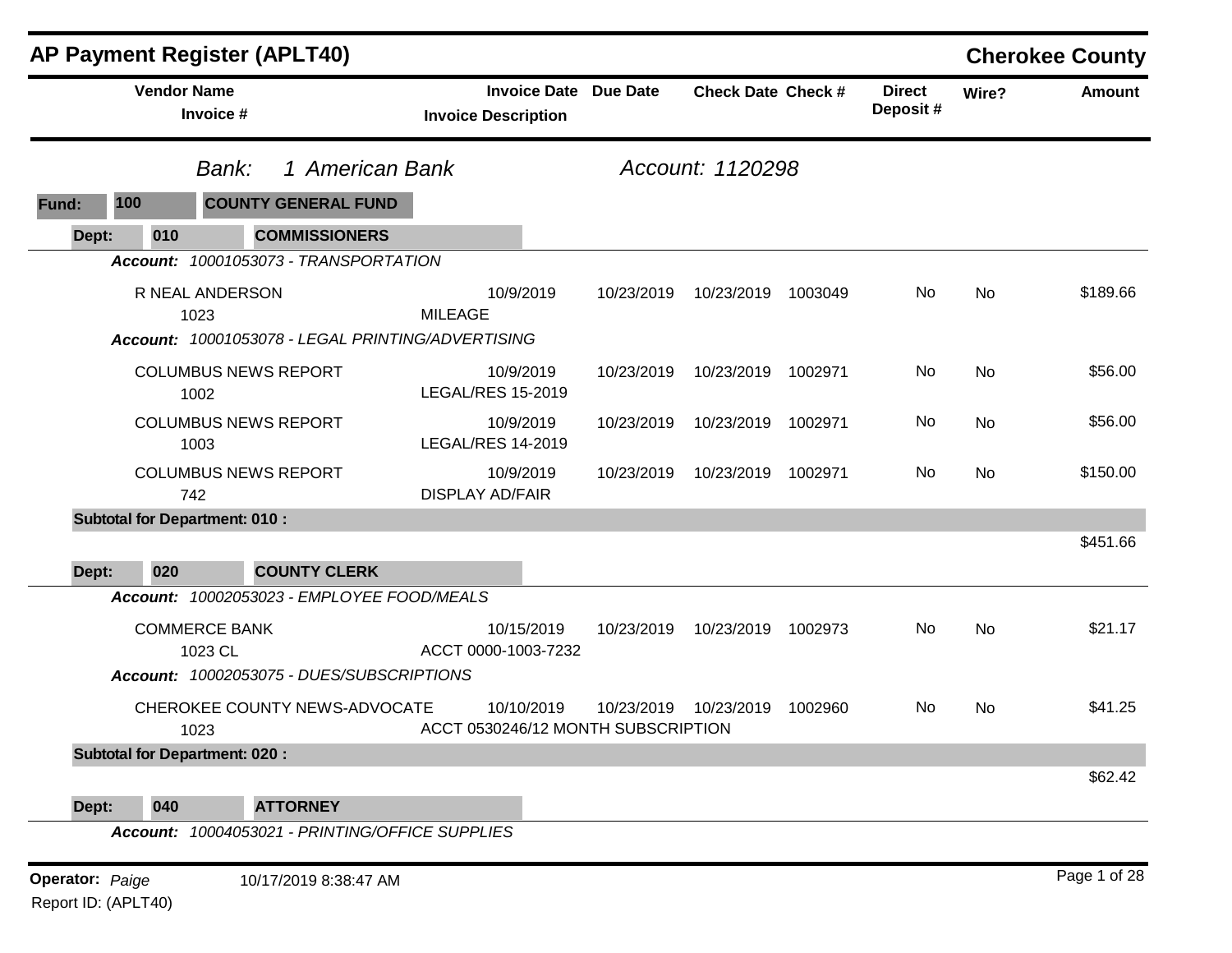| <b>AP Payment Register (APLT40)</b>                                                 |                                                     |            |                                 |         |                           |           | <b>Cherokee County</b> |
|-------------------------------------------------------------------------------------|-----------------------------------------------------|------------|---------------------------------|---------|---------------------------|-----------|------------------------|
| <b>Vendor Name</b><br>Invoice #                                                     | Invoice Date Due Date<br><b>Invoice Description</b> |            | <b>Check Date Check #</b>       |         | <b>Direct</b><br>Deposit# | Wire?     | <b>Amount</b>          |
| <b>TDS SERVICE</b><br>106303                                                        | 10/15/2019<br>INV 106303                            | 10/23/2019 | 10/23/2019 1003065              |         | No.                       | <b>No</b> | \$12.85                |
| SHRED-IT<br>8128073150                                                              | 10/15/2019<br>INV 8128073150                        | 10/23/2019 | 10/23/2019                      | 1003061 | No.                       | No        | \$716.04               |
| <b>XEROX CORPORATION</b><br>098232730<br>Account: 10004053023 - EMPLOYEE FOOD/MEALS | 10/15/2019<br>INV 098232730                         |            | 10/23/2019  10/23/2019  1003075 |         | No.                       | <b>No</b> | \$281.45               |
| <b>COMMERCE BANK</b><br>1023 AT1<br>Account: 10004053030 - GASOLINE                 | 10/15/2019<br>ACCT 0001-1455-1617                   | 10/23/2019 | 10/23/2019 1002973              |         | No.                       | <b>No</b> | \$46.92                |
| <b>COMMERCE BANK</b><br>1023 AT                                                     | 10/15/2019<br>ACCT 0000-3278-5388                   | 10/23/2019 | 10/23/2019 1002973              |         | No                        | <b>No</b> | \$109.30               |
| <b>COMMERCE BANK</b><br>1023 AT2<br>Account: 10004053075 - DUES/SUBSCRIPTIONS       | 10/15/2019<br>ACCT 0000-0198-5126                   | 10/23/2019 | 10/23/2019 1002973              |         | No.                       | <b>No</b> | \$44.62                |
| CHEROKEE COUNTY NEWS-ADVOCATE<br>1023 AT<br>Account: 10004053081 - MISC EXPENSE     | 10/15/2019<br>12 MONTH SUBSCRIPTION/CO ATTY         | 10/23/2019 | 10/23/2019 1002960              |         | <b>No</b>                 | <b>No</b> | \$41.25                |
| <b>COMMERCE BANK</b><br>1023 AT                                                     | 10/15/2019<br>ACCT 0000-3278-5388                   | 10/23/2019 | 10/23/2019 1002973              |         | <b>No</b>                 | <b>No</b> | \$45.48                |
| <b>COMMERCE BANK</b><br>1023 AT2<br>Account: 10004053089 - OTHER CONTRACTUAL        | 10/15/2019<br>ACCT 0000-0198-5126                   | 10/23/2019 | 10/23/2019 1002973              |         | No.                       | <b>No</b> | \$5.30                 |
| POSTMASTER GENERAL<br>1023                                                          | 10/15/2019<br>PO BOX 78, ANNUAL RENTAL              | 10/23/2019 | 10/23/2019 1003046              |         | No.                       | <b>No</b> | \$150.00               |
| Account: 10004053098 - OTHER CAPITAL OUTLAY                                         |                                                     |            |                                 |         |                           |           |                        |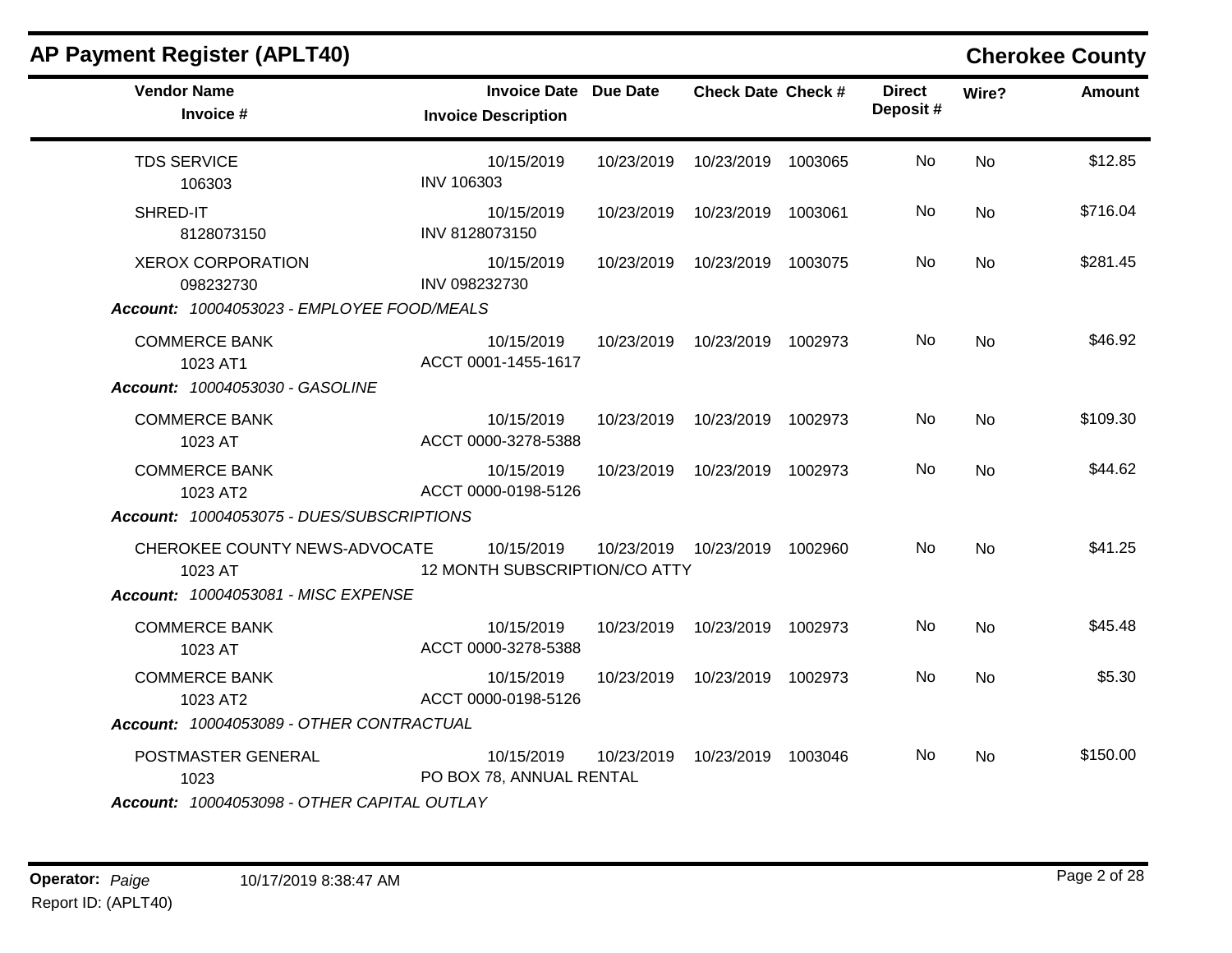|       |                                      |                                                                              | <b>Invoice Description</b>                             | <b>Invoice Date</b><br><b>Due Date</b> | <b>Check Date Check #</b> |         | <b>Direct</b><br>Deposit# | Wire? | <b>Amount</b> |
|-------|--------------------------------------|------------------------------------------------------------------------------|--------------------------------------------------------|----------------------------------------|---------------------------|---------|---------------------------|-------|---------------|
|       |                                      |                                                                              |                                                        |                                        |                           |         |                           |       |               |
|       | <b>KISSTECH</b><br>2100              |                                                                              | 10/15/2019<br><b>INV 2100</b>                          | 10/23/2019                             | 10/23/2019                | 1003018 | No                        | No    | \$5,955.00    |
|       | <b>Subtotal for Department: 040:</b> |                                                                              |                                                        |                                        |                           |         |                           |       |               |
|       | 050                                  | <b>REGISTER OF DEEDS</b>                                                     |                                                        |                                        |                           |         |                           |       | \$7,408.21    |
| Dept: |                                      | Account: 10005053021 - PRINTING/OFFICE SUPPLIES                              |                                                        |                                        |                           |         |                           |       |               |
|       | ETTINGER'S OFFICE SUPPLY<br>52257000 |                                                                              | 10/15/2019<br>INV 5225700                              | 10/23/2019                             | 10/23/2019                | 1002988 | No                        | No    | \$104.97      |
|       |                                      | Account: 10005053075 - DUES/SUBSCRIPTIONS                                    |                                                        |                                        |                           |         |                           |       |               |
|       | <b>BARBARA S BILKE</b><br>1023       |                                                                              | 10/9/2019<br><b>REIMB/DUE SE DISTRICT</b>              | 10/23/2019                             | 10/23/2019                | 1002951 | No.                       | No    | \$10.00       |
|       |                                      | Account: 10005053088 - PROFESSIONAL DEVELOPMENT                              |                                                        |                                        |                           |         |                           |       |               |
|       | KANSAS STATE UNIVERSITY<br>1023      |                                                                              | 10/9/2019<br>ORDER ID 69AADAE9/KAREN JOHNSTON TRAINING | 10/23/2019                             | 10/23/2019                | 1003012 | No                        | No    | \$110.00      |
|       | <b>Subtotal for Department: 050:</b> |                                                                              |                                                        |                                        |                           |         |                           |       |               |
|       |                                      |                                                                              |                                                        |                                        |                           |         |                           |       | \$224.97      |
| Dept: | 060                                  | <b>SHERIFF &amp; JAIL</b><br>Account: 10006053021 - PRINTING/OFFICE SUPPLIES |                                                        |                                        |                           |         |                           |       |               |
|       | <b>CINTAS CORP</b><br>8404335770     |                                                                              | 10/15/2019<br>INV 8404335770                           | 10/23/2019                             | 10/23/2019                | 1002962 | No                        | No    | \$127.54      |
|       |                                      | Account: 10006053022 - EMPLOYEE UNIFORMS/ACCESSORIES                         |                                                        |                                        |                           |         |                           |       |               |
|       | <b>TEAM THREADS</b><br>6568          |                                                                              | 10/9/2019<br><b>INV 6568</b>                           | 10/23/2019                             | 10/23/2019                | 1003066 | <b>No</b>                 | No    | \$57.61       |
|       | <b>COMMERCE BANK</b><br>1023 SH      |                                                                              | 10/15/2019<br>ACCT 0000-0198-5001                      | 10/23/2019                             | 10/23/2019                | 1002973 | No                        | No    | \$227.84      |
|       | <b>COMMERCE BANK</b><br>1023 SH1     |                                                                              | 10/15/2019<br>ACCT 0000-0198-5019                      | 10/23/2019                             | 10/23/2019                | 1002973 | No                        | No    | \$223.32      |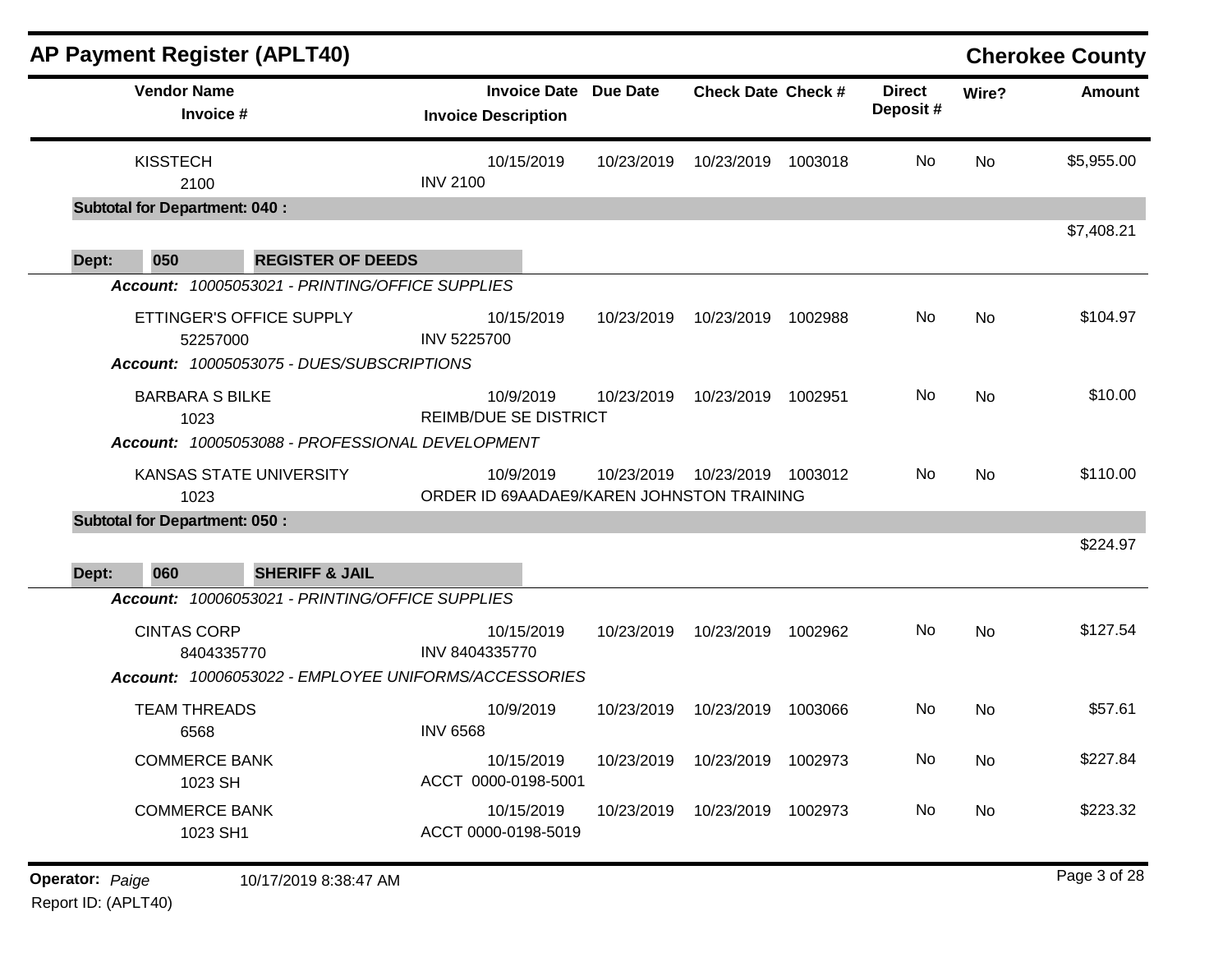| AP Payment Register (APLT40)                                                     |                                                     |            |                           |         |                           |                | <b>Cherokee County</b> |
|----------------------------------------------------------------------------------|-----------------------------------------------------|------------|---------------------------|---------|---------------------------|----------------|------------------------|
| <b>Vendor Name</b><br>Invoice #                                                  | Invoice Date Due Date<br><b>Invoice Description</b> |            | <b>Check Date Check #</b> |         | <b>Direct</b><br>Deposit# | Wire?          | <b>Amount</b>          |
| <b>COMMERCE BANK</b><br>1023 SH5<br>Account: 10006053025 - PARTS/VEHICLE REPAIRS | 10/15/2019<br>ACCT 0000-0268-3076                   | 10/23/2019 | 10/23/2019 1002973        |         | No.                       | N <sub>0</sub> | \$240.90               |
| NATALINIS AUTOMOTIVE<br>716608                                                   | 10/9/2019<br><b>INV 716608</b>                      | 10/23/2019 | 10/23/2019 1003036        |         | No                        | <b>No</b>      | \$311.69               |
| NATALINIS AUTOMOTIVE<br>716587                                                   | 10/9/2019<br><b>INV 716587</b>                      | 10/23/2019 | 10/23/2019 1003036        |         | No.                       | No             | \$92.72                |
| NATALINIS AUTOMOTIVE<br>716875                                                   | 10/15/2019<br><b>INV 716875</b>                     | 10/23/2019 | 10/23/2019 1003037        |         | No                        | <b>No</b>      | \$29.64                |
| NATALINIS AUTOMOTIVE<br>716394                                                   | 10/9/2019<br><b>INV 716394</b>                      | 10/23/2019 | 10/23/2019 1003036        |         | No.                       | No.            | \$32.76                |
| KANSASLAND TIRE OF PITTSBURG<br>190851                                           | 10/15/2019<br><b>INV 190851</b>                     | 10/23/2019 | 10/23/2019 1003013        |         | No                        | <b>No</b>      | \$296.40               |
| NATALINIS AUTOMOTIVE<br>716571                                                   | 10/9/2019<br><b>INV 716571</b>                      | 10/23/2019 | 10/23/2019                | 1003036 | No.                       | <b>No</b>      | \$40.04                |
| NATALINIS AUTOMOTIVE<br>716953                                                   | 10/15/2019<br><b>INV 716953</b>                     | 10/23/2019 | 10/23/2019 1003037        |         | No.                       | No             | \$115.63               |
| MIKE CARPINO FORD MERCURY INC<br>112539                                          | 10/9/2019<br><b>INV 112539</b>                      | 10/23/2019 | 10/23/2019 1003031        |         | No                        | No             | \$3,500.00             |
| Account: 10006053030 - GASOLINE                                                  |                                                     |            |                           |         |                           |                |                        |
| <b>COMMERCE BANK</b><br>1023 SH1                                                 | 10/15/2019<br>ACCT 0000-0198-5019                   | 10/23/2019 | 10/23/2019 1002973        |         | No.                       | No             | \$153.52               |
| <b>COMMERCE BANK</b><br>1023 SH7                                                 | 10/15/2019<br>ACCT 0000-1930-1258                   | 10/23/2019 | 10/23/2019 1002974        |         | No                        | No.            | \$54.02                |
| <b>COMMERCE BANK</b><br>1023 SH2<br>Account: 10006053031 - DIESEL FUEL           | 10/15/2019<br>ACCT 0001-1700-1800                   | 10/23/2019 | 10/23/2019 1002973        |         | No.                       | No.            | \$73.84                |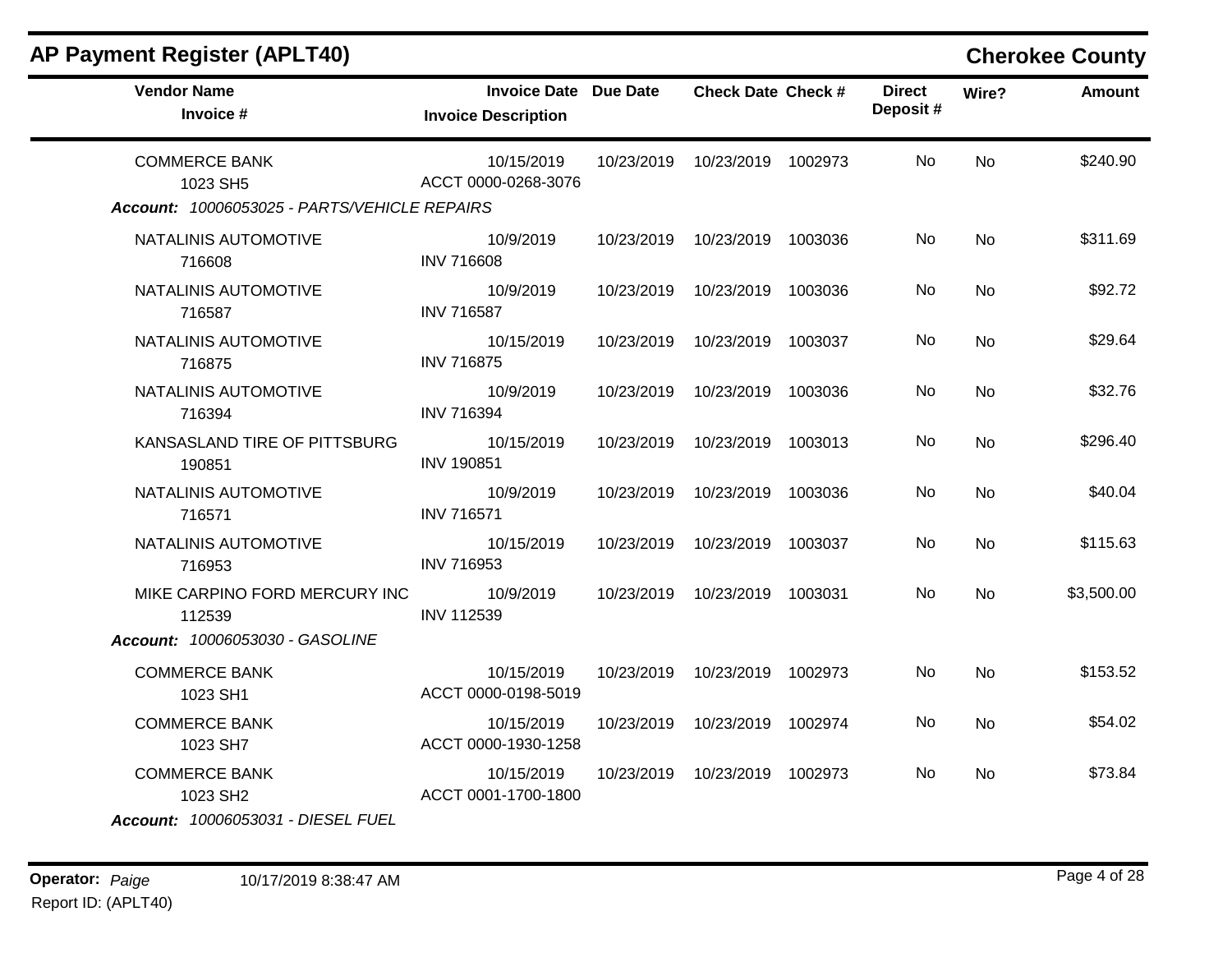| <b>AP Payment Register (APLT40)</b>                                                          |                                                            |            |                                 |         |                           |           | <b>Cherokee County</b> |
|----------------------------------------------------------------------------------------------|------------------------------------------------------------|------------|---------------------------------|---------|---------------------------|-----------|------------------------|
| <b>Vendor Name</b><br>Invoice #                                                              | <b>Invoice Date Due Date</b><br><b>Invoice Description</b> |            | <b>Check Date Check #</b>       |         | <b>Direct</b><br>Deposit# | Wire?     | <b>Amount</b>          |
| <b>FARMERS COOPERATIVE ASSOCIATION</b><br>1023<br>Account: 10006053040 - JANITORIAL SUPPLIES | 10/9/2019<br><b>INV 192833</b>                             | 10/23/2019 | 10/23/2019 1002991              |         | No                        | <b>No</b> | \$72.73                |
|                                                                                              |                                                            |            |                                 |         |                           |           |                        |
| HENRY KRAFT INC<br>292152                                                                    | 10/15/2019<br><b>INV 292152</b>                            | 10/23/2019 | 10/23/2019 1003000              |         | No                        | <b>No</b> | \$813.22               |
| <b>HENRY KRAFT INC</b><br>291763                                                             | 10/9/2019<br><b>INV 291763</b>                             | 10/23/2019 | 10/23/2019 1003000              |         | No.                       | <b>No</b> | \$14.04                |
| Account: 10006053068 - OTHER COMMODITIES                                                     |                                                            |            |                                 |         |                           |           |                        |
| FARMERS COOPERATIVE ASSOCIATION<br>260396                                                    | 10/9/2019<br><b>INV 260396</b>                             |            | 10/23/2019  10/23/2019  1002991 |         | No                        | No        | \$30.00                |
| Account: 10006053072 - GAS, ELECTRIC, WATER                                                  |                                                            |            |                                 |         |                           |           |                        |
| PRO SOLUTIONS, LLC<br>201908286                                                              | 10/15/2019<br>INV 2019-08-286                              |            | 10/23/2019  10/23/2019  1003047 |         | No.                       | No.       | \$345.44               |
| <b>KANSAS GAS SERVICE</b><br>1023                                                            | 10/9/2019<br>ACCT 510401545 1674911 36                     | 10/23/2019 | 10/23/2019 1003010              |         | No.                       | No        | \$168.40               |
| Account: 10006053073 - TRANSPORTATION                                                        |                                                            |            |                                 |         |                           |           |                        |
| <b>COMMERCE BANK</b><br>1023 SH3                                                             | 10/15/2019<br>ACCT 0000-3054-4514                          |            | 10/23/2019  10/23/2019  1002973 |         | No.                       | <b>No</b> | \$202.38               |
| Account: 10006053074 - TELEPHONE BILLS                                                       |                                                            |            |                                 |         |                           |           |                        |
| CRAW-KAN TELEPHONE COOPERATIVE INC<br>1023                                                   | 10/9/2019<br>ACCT 121787                                   | 10/23/2019 | 10/23/2019 1002980              |         | No.                       | <b>No</b> | \$39.14                |
| COLUMBUS TELEPHONE COMPANY<br>1023                                                           | 10/9/2019<br><b>ACCT 171</b>                               | 10/23/2019 | 10/23/2019 1002972              |         | No.                       | No        | \$46.47                |
| AT&T<br>1023                                                                                 | 10/9/2019<br>ACCT 0305179815001                            | 10/23/2019 | 10/23/2019                      | 1002950 | No.                       | <b>No</b> | \$42.85                |
| <b>CITY OF COLUMBUS</b><br>1023                                                              | 10/9/2019<br>ACCT 09-52410-01                              | 10/23/2019 | 10/23/2019 1002966              |         | No.                       | No.       | \$110.00               |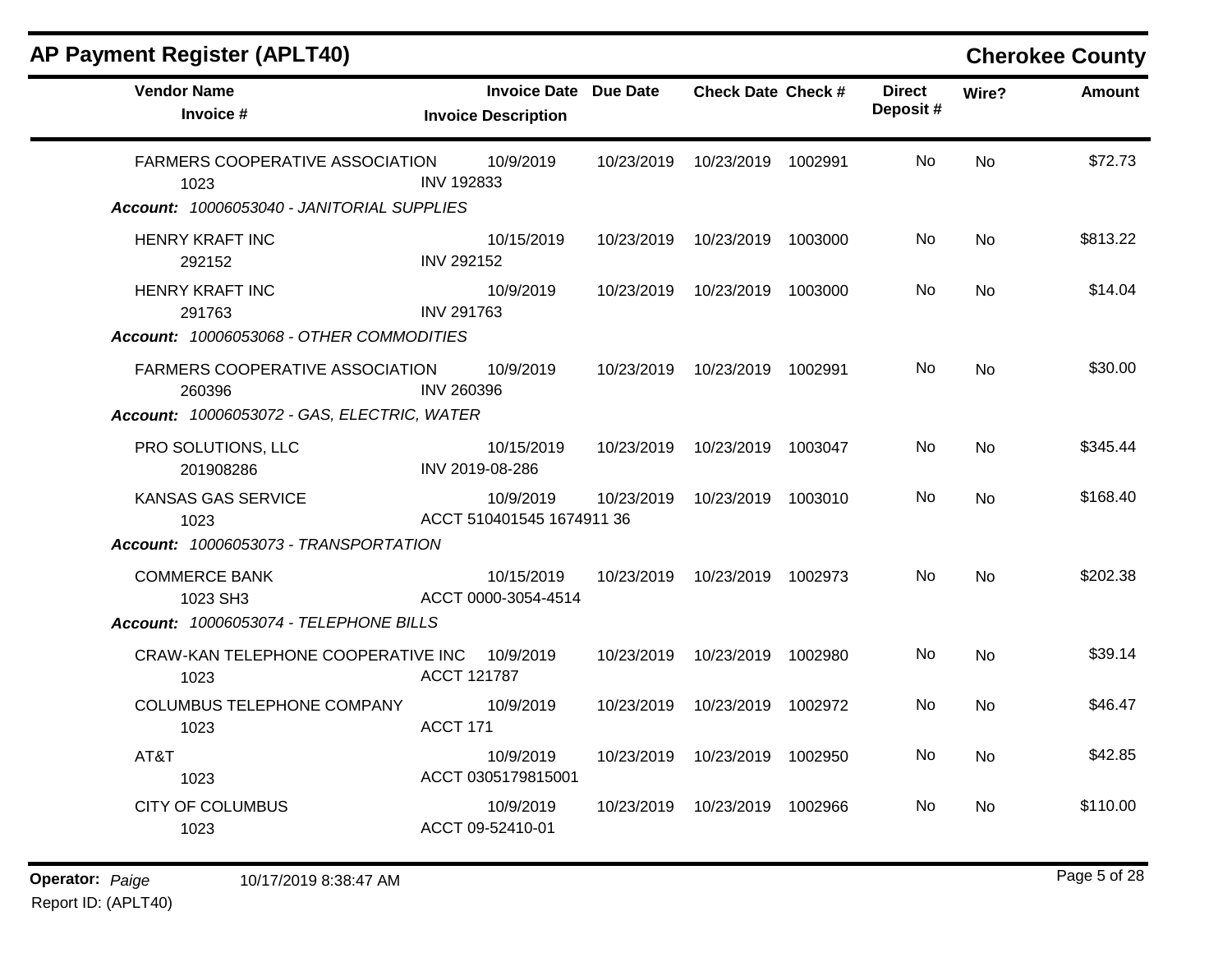| <b>AP Payment Register (APLT40)</b>                                                           |                                                     |            |                           |         |                           |           | <b>Cherokee County</b> |
|-----------------------------------------------------------------------------------------------|-----------------------------------------------------|------------|---------------------------|---------|---------------------------|-----------|------------------------|
| <b>Vendor Name</b><br>Invoice #                                                               | Invoice Date Due Date<br><b>Invoice Description</b> |            | <b>Check Date Check #</b> |         | <b>Direct</b><br>Deposit# | Wire?     | <b>Amount</b>          |
| Account: 10006053080 - MAINTENANCE/BLDGS & GROUNDS                                            |                                                     |            |                           |         |                           |           |                        |
| <b>K&amp;A PRESSURE CLEANING</b><br>1023                                                      | 10/15/2019<br><b>HOOD CLEANING</b>                  | 10/23/2019 | 10/23/2019                | 1003008 | No.                       | No        | \$400.00               |
| <b>LOCKE SUPPLY</b><br>3828742800                                                             | 10/15/2019<br>INV 3828742800                        | 10/23/2019 | 10/23/2019                | 1003019 | No.                       | <b>No</b> | \$141.04               |
| <b>COMMERCE BANK</b><br>1023 SH4<br>Account: 10006053083 - EQUIPMENT LEASE/RENTAL             | 10/15/2019<br>ACCT 0000-0205-1464                   | 10/23/2019 | 10/23/2019                | 1002973 | No.                       | No        | \$76.29                |
| COPY PRODUCTS INC<br>25643175<br>Account: 10006053088 - CLASSES/TRAINING FEES                 | 10/9/2019<br>INV 25643175                           | 10/23/2019 | 10/23/2019 1002976        |         | No.                       | <b>No</b> | \$492.90               |
| <b>COMMERCE BANK</b><br>1023 SH6                                                              | 10/15/2019<br>ACCT 0000-1540-8040                   | 10/23/2019 | 10/23/2019 1002974        |         | No.                       | <b>No</b> | \$83.61                |
| MISSOURI SOUTHERN STATE UNIV<br>1023<br>Account: 10006053732 - INMATE FOOD                    | 10/10/2019<br>ACCT 120325-57070 TRAINING            | 10/23/2019 | 10/23/2019                | 1003032 | No.                       | <b>No</b> | \$650.00               |
| CONSOLIDATED CORRECTIONAL FOOD SE<br>19100219<br>Account: 10006053737 - INMATE PERSONAL ITEMS | 10/15/2019<br>INV 19100219                          | 10/23/2019 | 10/23/2019 1002975        |         | No.                       | <b>No</b> | \$12,167.36            |
| <b>TURNKEY CORRECTIONS</b><br>1023 SH1                                                        | 10/9/2019<br>INV 114620190930F                      | 10/23/2019 | 10/23/2019                | 1003070 | No.                       | <b>No</b> | \$27.00                |
| <b>TURNKEY CORRECTIONS</b><br>1023 SH                                                         | 10/9/2019<br>INV 114620190930E                      | 10/23/2019 | 10/23/2019                | 1003070 | No                        | No        | \$61.41                |
| <b>TURNKEY CORRECTIONS</b><br>1023                                                            | 10/9/2019<br>INV 114620190930C                      | 10/23/2019 | 10/23/2019                | 1003070 | No.                       | <b>No</b> | \$2,002.52             |
| <b>TURNKEY CORRECTIONS</b><br>1023 SH2                                                        | 10/9/2019<br>INV 114620190930I                      | 10/23/2019 | 10/23/2019                | 1003070 | No.                       | No        | \$214.25               |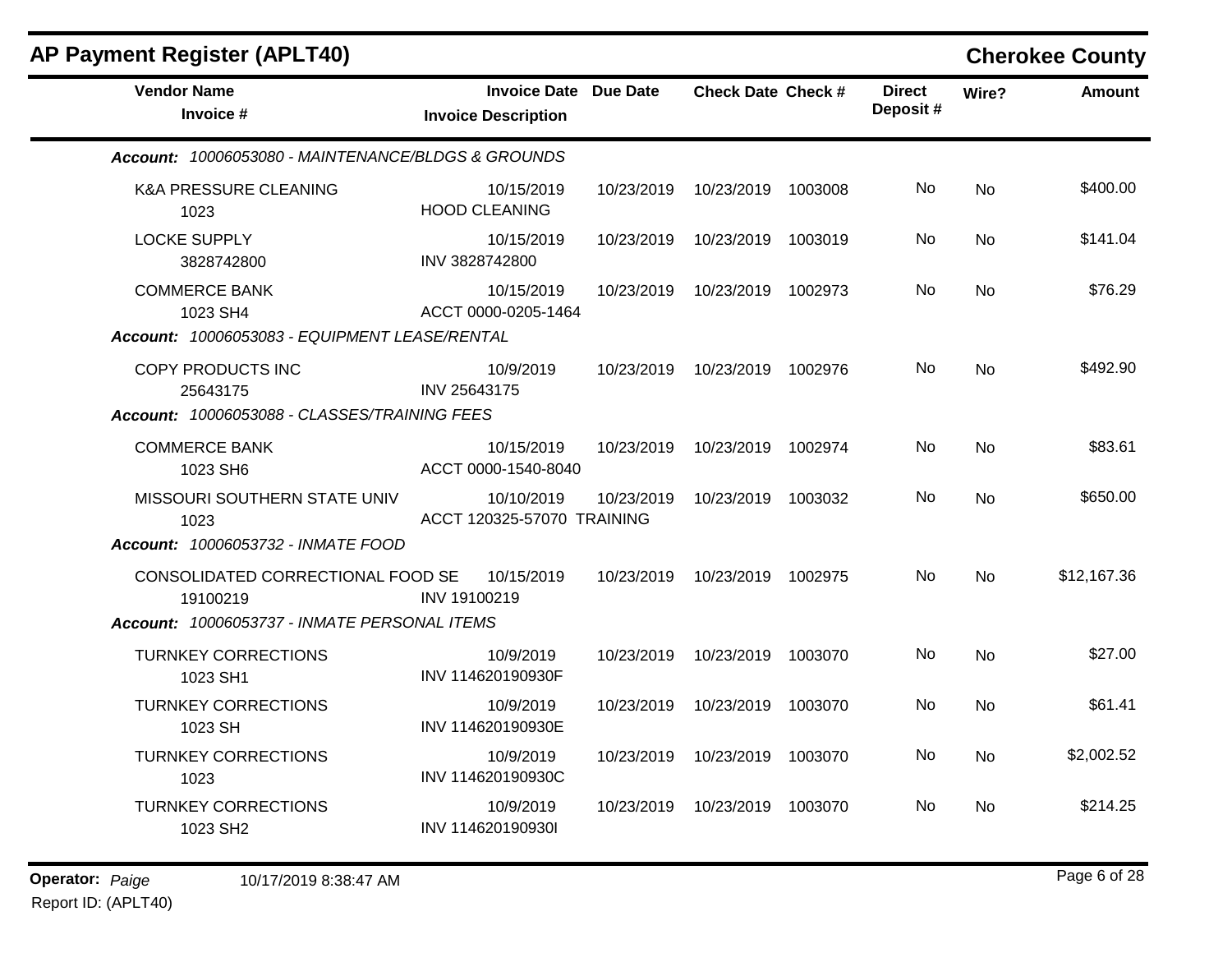# **AP Payment Register (APLT40) Cherokee County**

| <b>Vendor Name</b><br>Invoice #                 |                     | <b>Invoice Date Due Date</b><br><b>Invoice Description</b> |            | <b>Check Date Check #</b> |         | <b>Direct</b><br>Deposit# | Wire?          | <b>Amount</b> |
|-------------------------------------------------|---------------------|------------------------------------------------------------|------------|---------------------------|---------|---------------------------|----------------|---------------|
| CITY TELE COIN COMPANY INC<br>20291             | <b>INV 20291</b>    | 10/9/2019                                                  | 10/23/2019 | 10/23/2019 1002968        |         | No.                       | <b>No</b>      | \$2,500.00    |
| Account: 10006053786 - INMATE MEDICAL           |                     |                                                            |            |                           |         |                           |                |               |
| MERCY MAUDE NORTON HOSPITAL COLUM<br>1023       |                     | 10/10/2019<br>NEGOTIATED RATE/ 9400003579500               | 10/23/2019 | 10/23/2019 1003026        |         | No                        | <b>No</b>      | \$3.00        |
| <b>CORRECT CARE SOLUTIONS LLC</b><br>CCS56680   | <b>INV CCS56680</b> | 10/10/2019                                                 | 10/23/2019 | 10/23/2019                | 1002978 | No.                       | N <sub>o</sub> | \$36.00       |
| MCKESSON MEDICAL-SURGICAL<br>65276703           | INV 65276703        | 10/9/2019                                                  | 10/23/2019 | 10/23/2019                | 1003023 | No                        | No             | \$191.27      |
| MERCY MAUDE NORTON MEM HOSP<br>1023             |                     | 10/10/2019<br>NEGOTIATED RATE/9400003579501                | 10/23/2019 | 10/23/2019 1003027        |         | No                        | No             | \$13.47       |
| <b>EVAN'S HEALTH MART DRUG</b><br>1023          |                     | 10/9/2019<br><b>INMATE MEDICINES</b>                       | 10/23/2019 | 10/23/2019 1002989        |         | No.                       | No             | \$71.88       |
| <b>Subtotal for Department: 060:</b>            |                     |                                                            |            |                           |         |                           |                |               |
|                                                 |                     |                                                            |            |                           |         |                           |                | \$26,594.14   |
| 070<br><b>DISTRICT COURT</b><br>Dept:           |                     |                                                            |            |                           |         |                           |                |               |
| Account: 10007053021 - PRINTING/OFFICE SUPPLIES |                     |                                                            |            |                           |         |                           |                |               |
|                                                 |                     |                                                            |            |                           |         |                           |                |               |
| ETTINGER'S OFFICE SUPPLY<br>5190550             | INV 5190550         | 10/15/2019                                                 | 10/23/2019 | 10/23/2019 1002988        |         | No                        | <b>No</b>      | \$341.99      |
| ETTINGER'S OFFICE SUPPLY<br>5221110             | INV 5221110         | 10/15/2019                                                 | 10/23/2019 | 10/23/2019                | 1002988 | No                        | <b>No</b>      | \$57.62       |
| ETTINGER'S OFFICE SUPPLY<br>4538600             | <b>INV 4538600</b>  | 10/15/2019                                                 | 10/23/2019 | 10/23/2019 1002988        |         | No                        | <b>No</b>      | \$8.00        |
| ETTINGER'S OFFICE SUPPLY<br>4849930             | INV 4849930         | 10/15/2019                                                 | 10/23/2019 | 10/23/2019                | 1002988 | No                        | <b>No</b>      | \$104.03      |
| ETTINGER'S OFFICE SUPPLY<br>5083770             | <b>INV 5083770</b>  | 10/15/2019                                                 | 10/23/2019 | 10/23/2019                | 1002988 | No                        | No             | \$28.48       |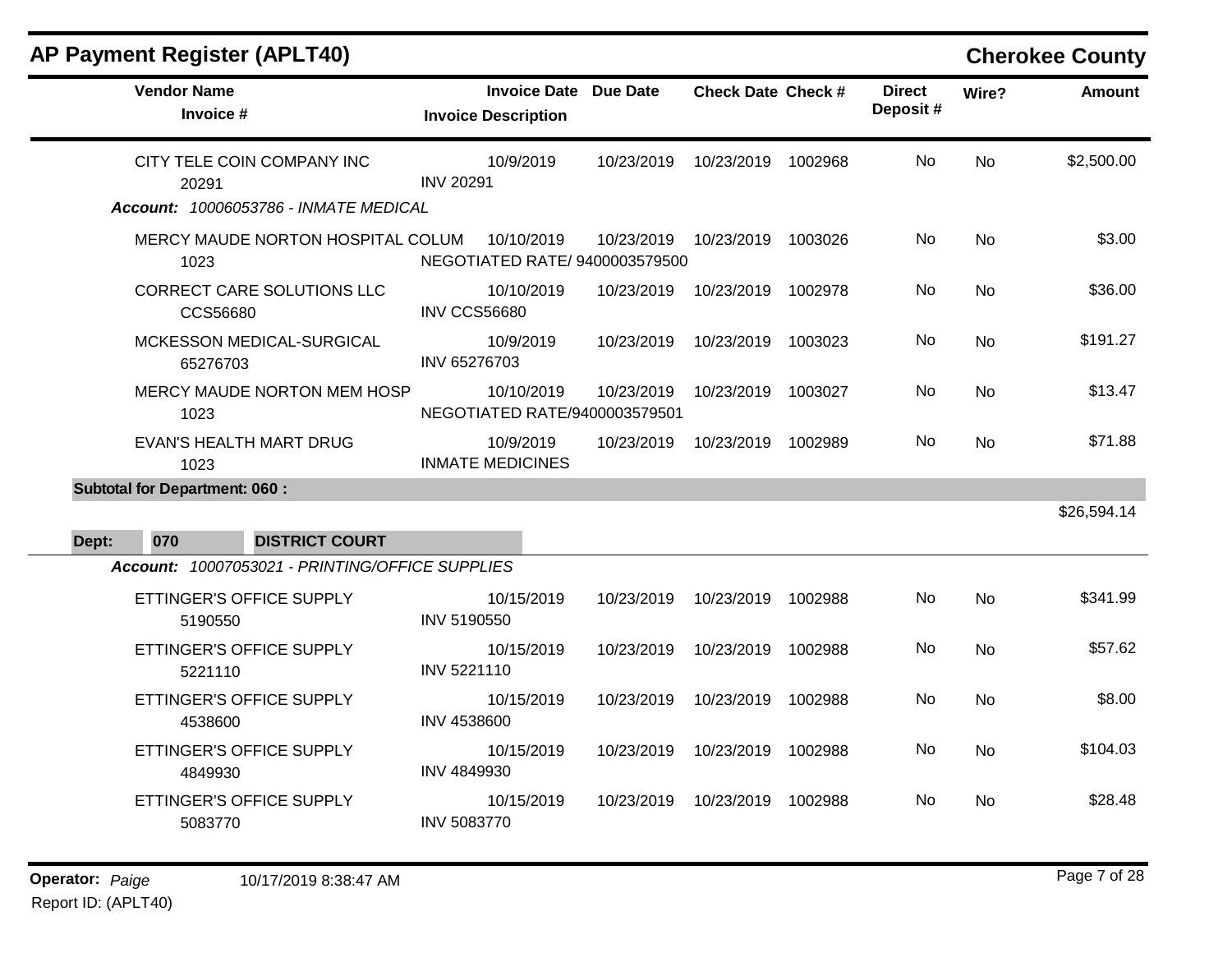|       | <b>AP Payment Register (APLT40)</b>                                               |                                                            |            |                           |         |                           |           | <b>Cherokee County</b> |
|-------|-----------------------------------------------------------------------------------|------------------------------------------------------------|------------|---------------------------|---------|---------------------------|-----------|------------------------|
|       | <b>Vendor Name</b><br>Invoice #                                                   | <b>Invoice Date Due Date</b><br><b>Invoice Description</b> |            | <b>Check Date Check #</b> |         | <b>Direct</b><br>Deposit# | Wire?     | <b>Amount</b>          |
|       | Account: 10007053083 - EQUIPMENT LEASE/RENTAL                                     |                                                            |            |                           |         |                           |           |                        |
|       | <b>CULLIGAN OF JOPLIN</b><br>152369                                               | 10/15/2019<br><b>INV 152369</b>                            | 10/23/2019 | 10/23/2019                | 1002981 | <b>No</b>                 | No        | \$19.50                |
|       | <b>CULLIGAN OF JOPLIN</b><br>90525054<br>Account: 10007053089 - OTHER CONTRACTUAL | 10/15/2019<br>INV 90525054                                 | 10/23/2019 | 10/23/2019                | 1002981 | No                        | <b>No</b> | \$10.90                |
|       | ADVANTAGE COMPUTER ENTERPRISES IN<br>73043                                        | 10/15/2019<br><b>INV 73043</b>                             | 10/23/2019 | 10/23/2019                | 1002945 | No                        | <b>No</b> | \$150.00               |
|       | ADVANTAGE COMPUTER ENTERPRISES IN<br>72996                                        | 10/15/2019<br><b>INV 72996</b>                             | 10/23/2019 | 10/23/2019                | 1002945 | No.                       | <b>No</b> | \$630.00               |
|       | ADVANTAGE COMPUTER ENTERPRISES IN<br>73257                                        | 10/15/2019<br><b>INV 73257</b>                             | 10/23/2019 | 10/23/2019                | 1002945 | No                        | <b>No</b> | \$37.50                |
|       | <b>Subtotal for Department: 070:</b>                                              |                                                            |            |                           |         |                           |           |                        |
| Dept: | 080<br><b>COURTHOUSE</b>                                                          |                                                            |            |                           |         |                           |           | \$1,388.02             |
|       | Account: 10008053029 - MISC SUPPLIES                                              |                                                            |            |                           |         |                           |           |                        |
|       | TRUE VALUE COLUMBUS<br>1023                                                       | 10/9/2019<br>TRANS B12249, A387756, A387824                | 10/23/2019 | 10/23/2019                | 1003069 | No.                       | <b>No</b> | \$21.48                |
|       | TRUE VALUE COLUMBUS<br>1023                                                       | 10/9/2019<br>TRANS B12249, A387756, A387824                | 10/23/2019 | 10/23/2019                | 1003069 | No                        | <b>No</b> | \$13.26                |
|       | TRUE VALUE COLUMBUS<br>A388465                                                    | 10/11/2019<br><b>TRANS A388465</b>                         | 10/23/2019 | 10/23/2019                | 1003069 | No.                       | <b>No</b> | \$10.99                |
|       | TRUE VALUE COLUMBUS<br>1023                                                       | 10/9/2019<br>TRANS B12249, A387756, A387824                | 10/23/2019 | 10/23/2019                | 1003069 | No                        | No        | \$12.99                |
|       | <b>Account: 10008053030 - GASOLINE</b>                                            |                                                            |            |                           |         |                           |           |                        |
|       | <b>COMMERCE BANK</b><br>1023 CH                                                   | 10/15/2019<br>ACCT 0000-0065-3741                          | 10/23/2019 | 10/23/2019                | 1002973 | No.                       | <b>No</b> | \$8.00                 |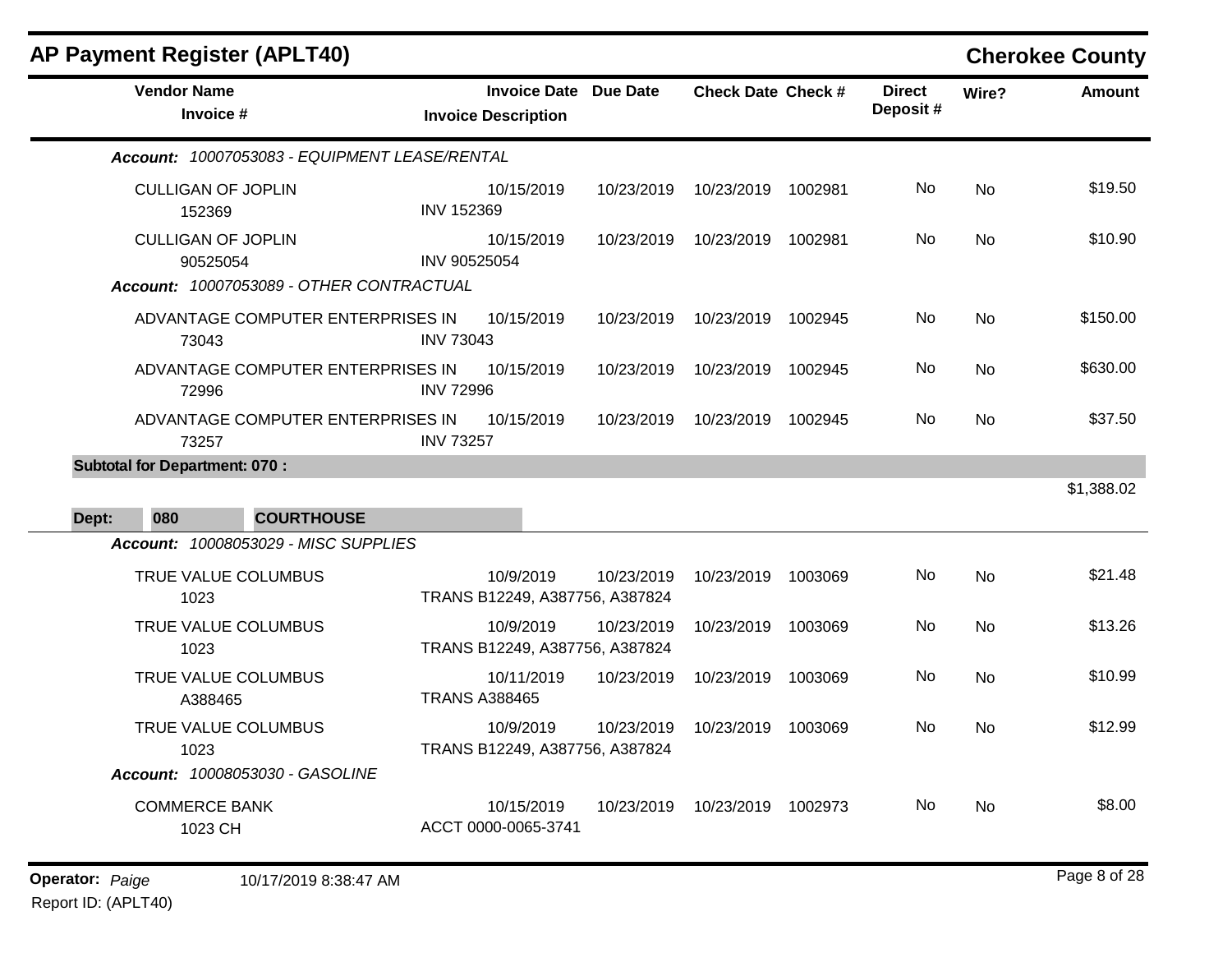| <b>AP Payment Register (APLT40)</b>              |                                                     |            |                           |         |                           |           | <b>Cherokee County</b> |
|--------------------------------------------------|-----------------------------------------------------|------------|---------------------------|---------|---------------------------|-----------|------------------------|
| <b>Vendor Name</b><br>Invoice #                  | Invoice Date Due Date<br><b>Invoice Description</b> |            | <b>Check Date Check #</b> |         | <b>Direct</b><br>Deposit# | Wire?     | <b>Amount</b>          |
| Account: 10008053040 - JANITORIAL SUPPLIES       |                                                     |            |                           |         |                           |           |                        |
| <b>CINTAS #459</b><br>4031353336                 | 10/9/2019<br>INV 4031353336                         | 10/23/2019 | 10/23/2019                | 1002961 | No                        | <b>No</b> | \$109.84               |
| TRUE VALUE COLUMBUS<br>A388430                   | 10/11/2019<br><b>TRANS A388430</b>                  | 10/23/2019 | 10/23/2019                | 1003069 | No                        | <b>No</b> | \$13.48                |
| ETTINGER'S OFFICE SUPPLY<br>5225680              | 10/11/2019<br>INV 5225680                           | 10/23/2019 | 10/23/2019                | 1002988 | No                        | <b>No</b> | \$195.40               |
| Account: 10008053074 - UTILITIES/TELEPHONE BILLS |                                                     |            |                           |         |                           |           |                        |
| <b>KANSAS GAS SERVICE</b><br>1023 CH             | 10/9/2019<br>ACCT 510241094 1188724 27              | 10/23/2019 | 10/23/2019                | 1003010 | No                        | <b>No</b> | \$72.31                |
| Account: 10008053089 - OTHER CONTRACTUAL         |                                                     |            |                           |         |                           |           |                        |
| FRONTIER FORENSICS MIDWEST, LLC<br>1580          | 10/15/2019<br><b>INV 1580</b>                       | 10/23/2019 | 10/23/2019                | 1002994 | No                        | <b>No</b> | \$9,900.00             |
| <b>VIA CHRISTI HOSPITAL PITT</b><br>0001394      | 10/15/2019<br>INV 0001394                           | 10/23/2019 | 10/23/2019                | 1003073 | No                        | <b>No</b> | \$350.00               |
| <b>CULLIGAN OF JOPLIN</b><br>152599              | 10/9/2019<br><b>INV 152599</b>                      | 10/23/2019 | 10/23/2019                | 1002981 | No                        | No        | \$6.50                 |
| <b>RALPH D HOUSER</b><br>1023                    | 10/9/2019<br>REMOVE CARPET/TILES - FLOOD            | 10/23/2019 | 10/23/2019                | 1003051 | No                        | <b>No</b> | \$710.00               |
| <b>CULLIGAN OF JOPLIN</b><br>90525056            | 10/9/2019<br>INV 90525056                           | 10/23/2019 | 10/23/2019                | 1002981 | No.                       | No        | \$30.70                |
| <b>KENNETH E MAXTON</b><br>1023                  | 10/15/2019<br><b>CORONER BILLING</b>                | 10/23/2019 | 10/23/2019 1003015        |         | No                        | No        | \$160.00               |
| <b>Subtotal for Department: 080:</b>             |                                                     |            |                           |         |                           |           |                        |
|                                                  |                                                     |            |                           |         |                           |           | \$11,614.95            |

**Dept: 090 EMERGENCY PREPAREDNESS**

*Account: 10009053072 - GAS, ELECTRIC, WATER*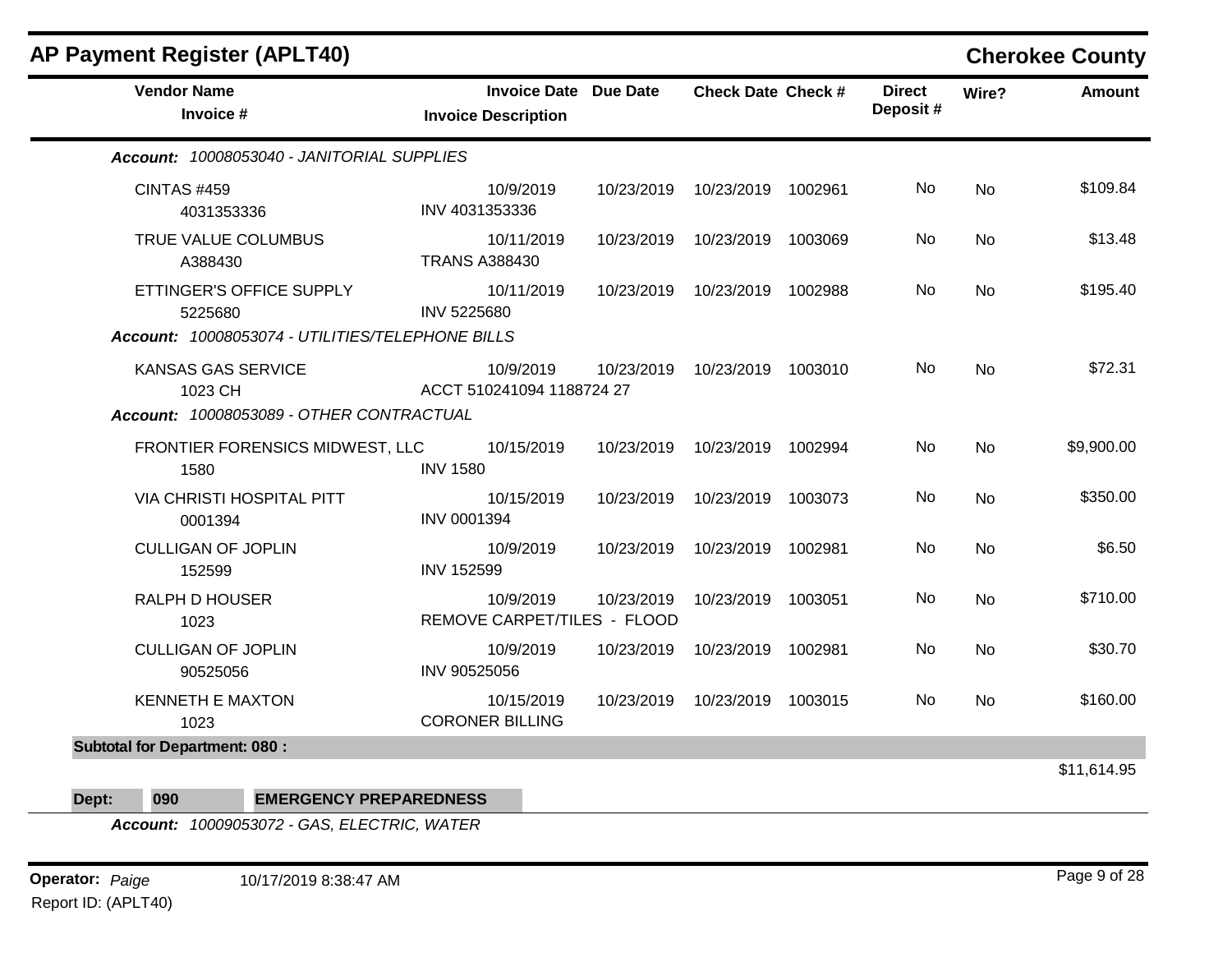| <b>AP Payment Register (APLT40)</b>  |                                                       |                            |                       |            |                           |         |                           |           | <b>Cherokee County</b> |
|--------------------------------------|-------------------------------------------------------|----------------------------|-----------------------|------------|---------------------------|---------|---------------------------|-----------|------------------------|
| <b>Vendor Name</b><br>Invoice #      |                                                       | <b>Invoice Description</b> | Invoice Date Due Date |            | <b>Check Date Check #</b> |         | <b>Direct</b><br>Deposit# | Wire?     | <b>Amount</b>          |
| <b>EVERGY</b><br>1023                |                                                       | ACCT 2457329745            | 10/10/2019            | 10/23/2019 | 10/23/2019                | 1002990 | No                        | <b>No</b> | \$33.62                |
| 1023                                 | HEARTLAND ELECTRIC COOPERATIVE INC                    | ACCT 50891200              | 10/9/2019             | 10/23/2019 | 10/23/2019 1002998        |         | No.                       | No.       | \$48.30                |
| <b>Subtotal for Department: 090:</b> |                                                       |                            |                       |            |                           |         |                           |           | \$81.92                |
| 150<br>Dept:                         | <b>COMPUTER PROGRAMMING</b>                           |                            |                       |            |                           |         |                           |           |                        |
|                                      | Account: 10015053089 - OTHER CONTRACTUAL              |                            |                       |            |                           |         |                           |           |                        |
| NEX-TECH<br>1023                     |                                                       | ACCT 0000403167            | 10/9/2019             | 10/23/2019 | 10/23/2019 1003041        |         | No                        | <b>No</b> | \$2.50                 |
| <b>Subtotal for Department: 150:</b> |                                                       |                            |                       |            |                           |         |                           |           |                        |
| 160<br>Dept:                         | <b>JURY COSTS</b>                                     |                            |                       |            |                           |         |                           |           | \$2.50                 |
|                                      | <b>Account: 10016053086 - JUROR FEES &amp; TRAVEL</b> |                            |                       |            |                           |         |                           |           |                        |
| 1023                                 | JOHN EDWARD LINDSEY                                   | <b>JURY DUTY</b>           | 10/15/2019            | 10/23/2019 | 10/23/2019 1003005        |         | No                        | <b>No</b> | \$33.20                |
| <b>GABRIEL JAMES WEBB</b><br>1023    |                                                       | <b>JURY DUTY</b>           | 10/15/2019            | 10/23/2019 | 10/23/2019 1002996        |         | No.                       | <b>No</b> | \$24.50                |
| 1023                                 | TOMMY LEE SLANKARD JR                                 | <b>JURY DUTY</b>           | 10/15/2019            | 10/23/2019 | 10/23/2019                | 1003068 | <b>No</b>                 | <b>No</b> | \$33.20                |
| JERRY L SHULER JR<br>1023            |                                                       | <b>JURY DUTY</b>           | 10/15/2019            | 10/23/2019 | 10/23/2019                | 1003004 | No.                       | No.       | \$30.88                |
| <b>SALLY ANNE FRIERSON</b><br>1023   |                                                       | <b>JURY DUTY</b>           | 10/15/2019            | 10/23/2019 | 10/23/2019                | 1003057 | <b>No</b>                 | <b>No</b> | \$28.56                |
|                                      | HANNAH MATTEA WILLIAMS                                |                            | 10/15/2019            | 10/23/2019 | 10/23/2019                | 1002997 | No.                       | No.       | \$27.98                |
| 1023                                 |                                                       | <b>JURY DUTY</b>           |                       |            |                           |         |                           |           |                        |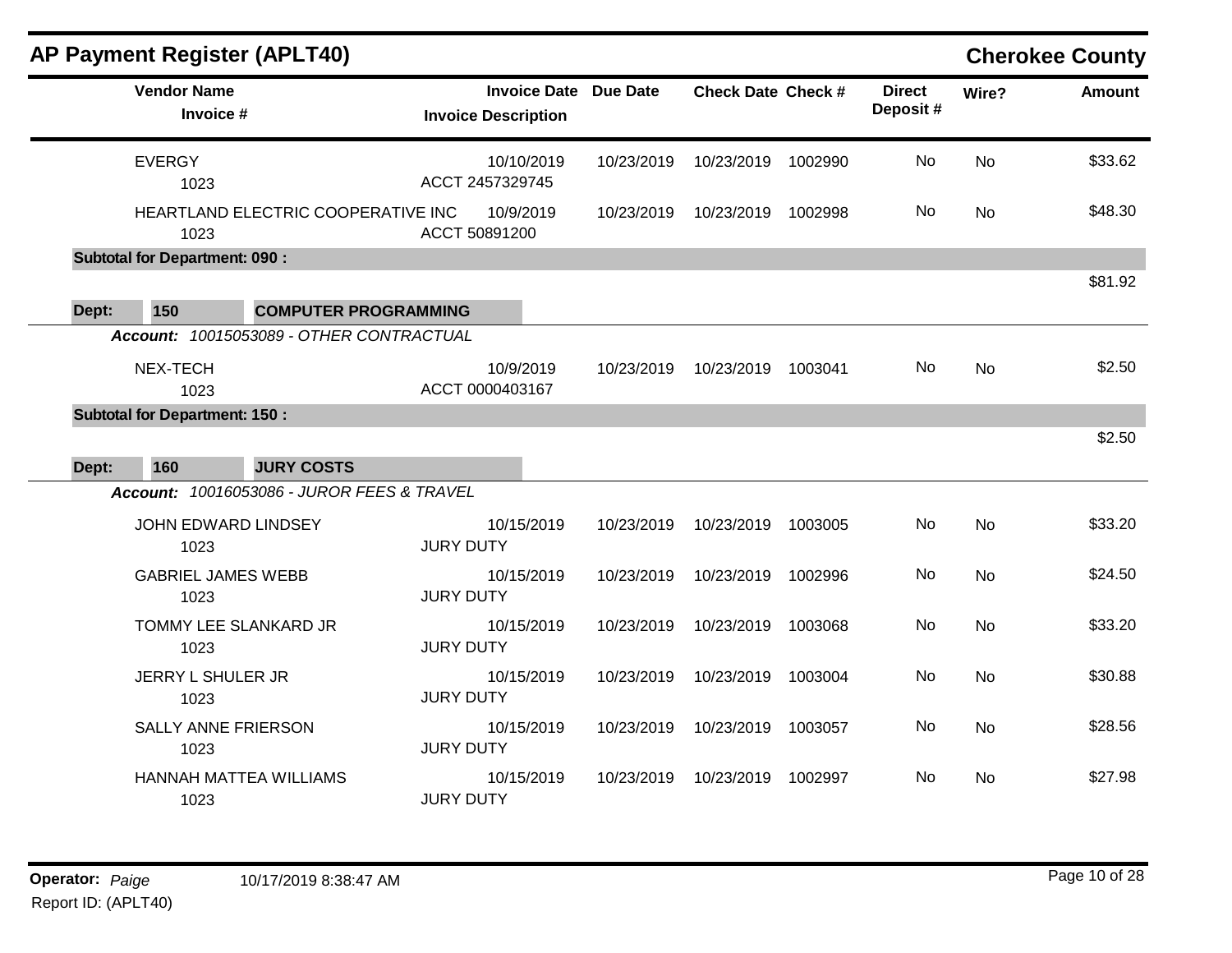| <b>AP Payment Register (APLT40)</b>     |                                                            |            |                                 |         |                            |           | <b>Cherokee County</b> |
|-----------------------------------------|------------------------------------------------------------|------------|---------------------------------|---------|----------------------------|-----------|------------------------|
| <b>Vendor Name</b><br>Invoice #         | <b>Invoice Date Due Date</b><br><b>Invoice Description</b> |            | <b>Check Date Check #</b>       |         | <b>Direct</b><br>Deposit # | Wire?     | <b>Amount</b>          |
| PATTI K RICHEY<br>1023                  | 10/15/2019<br><b>JURY DUTY</b>                             | 10/23/2019 | 10/23/2019                      | 1003043 | No                         | <b>No</b> | \$32.62                |
| <b>SHARON KAY MILLION</b><br>1023       | 10/15/2019<br><b>JURY DUTY</b>                             | 10/23/2019 | 10/23/2019                      | 1003060 | No                         | No        | \$34.94                |
| HEATHER MICHELLE MILLER<br>1023         | 10/15/2019<br><b>JURY DUTY</b>                             | 10/23/2019 | 10/23/2019                      | 1002999 | No                         | No        | \$10.00                |
| SARAH RENEE MAXTON<br>1023              | 10/15/2019<br><b>JURY DUTY</b>                             | 10/23/2019 | 10/23/2019                      | 1003058 | No                         | No        | \$18.70                |
| <b>CHARLES DANIEL ROGERS JR</b><br>1023 | 10/15/2019<br><b>JURY DUTY</b>                             | 10/23/2019 | 10/23/2019                      | 1002956 | No                         | No        | \$10.00                |
| PHILLIP MICHAEL WESLEY<br>1023          | 10/15/2019<br><b>JURY DUTY</b>                             | 10/23/2019 | 10/23/2019 1003045              |         | No                         | No        | \$28.56                |
| JANET L MILLER<br>1023                  | 10/15/2019<br><b>JURY DUTY</b>                             | 10/23/2019 | 10/23/2019                      | 1003002 | No                         | No        | \$10.00                |
| DAVID W HANDSHY<br>1023                 | 10/15/2019<br><b>JURY DUTY</b>                             | 10/23/2019 | 10/23/2019                      | 1002983 | No                         | No        | \$19.86                |
| <b>SELENA FEURT</b><br>1023             | 10/15/2019<br><b>JURY DUTY</b>                             | 10/23/2019 | 10/23/2019                      | 1003059 | No                         | No        | \$35.52                |
| <b>NANCY LYNN CURE</b><br>1023          | 10/15/2019<br><b>JURY DUTY</b>                             | 10/23/2019 | 10/23/2019                      | 1003035 | No.                        | No        | \$33.20                |
| <b>RICHARD T BROWN</b><br>1023          | 10/15/2019<br><b>JURY DUTY</b>                             | 10/23/2019 | 10/23/2019                      | 1003054 | No                         | No        | \$20.44                |
| PAUL D ADAMS<br>1023                    | 10/15/2019<br><b>JURY DUTY</b>                             | 10/23/2019 | 10/23/2019                      | 1003044 | No                         | No        | \$32.04                |
| ARGIE D KELLOGG<br>1023                 | 10/15/2019<br><b>JURY DUTY</b>                             |            | 10/23/2019  10/23/2019  1002948 |         | No                         | No        | \$27.40                |
| <b>DENISA L BERRY</b><br>1023           | 10/15/2019<br><b>JURY DUTY</b>                             |            | 10/23/2019  10/23/2019  1002984 |         | No                         | No        | \$33.20                |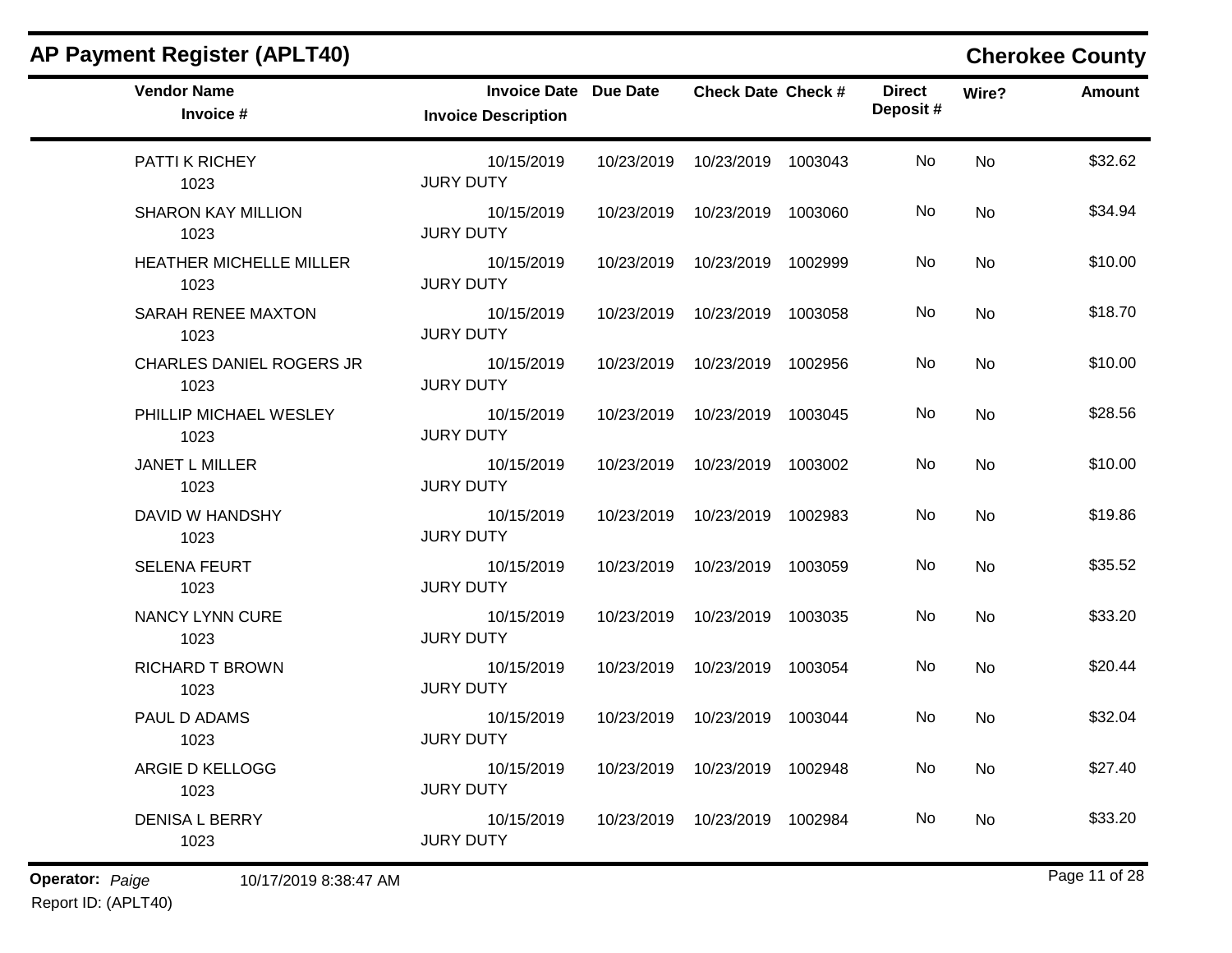| <b>AP Payment Register (APLT40)</b>                                                   |                                                            |            |                           |         |                           |           | <b>Cherokee County</b>   |
|---------------------------------------------------------------------------------------|------------------------------------------------------------|------------|---------------------------|---------|---------------------------|-----------|--------------------------|
| <b>Vendor Name</b><br>Invoice #                                                       | <b>Invoice Date Due Date</b><br><b>Invoice Description</b> |            | <b>Check Date Check #</b> |         | <b>Direct</b><br>Deposit# | Wire?     | <b>Amount</b>            |
| KAITLYN VICTORIA SCHWABENLANDER<br>1023                                               | 10/15/2019<br><b>JURY DUTY</b>                             | 10/23/2019 | 10/23/2019                | 1003009 | No                        | <b>No</b> | \$30.30                  |
| <b>REGINA KAY JAMESON</b><br>1023                                                     | 10/15/2019<br><b>JURY DUTY</b>                             | 10/23/2019 | 10/23/2019                | 1003053 | No.                       | <b>No</b> | \$11.74                  |
| DARRYL B ANDERSON<br>1023                                                             | 10/15/2019<br><b>JURY DUTY</b>                             | 10/23/2019 | 10/23/2019                | 1002982 | No.                       | No        | \$19.86                  |
| <b>Subtotal for Department: 160:</b>                                                  |                                                            |            |                           |         |                           |           | \$586.70                 |
| 210<br><b>GIS INFO HANDLING SYSTEM</b><br>Dept:                                       |                                                            |            |                           |         |                           |           |                          |
| ENVIRONMENTAL SYSTEMS RESEARCH IN<br>93712581<br><b>Subtotal for Department: 210:</b> | 10/15/2019<br>INV 93712581                                 | 10/23/2019 | 10/23/2019                | 1002987 |                           | <b>No</b> | \$1,400.00<br>\$1,400.00 |
| 330<br><b>DEPT OFFICE SUPPLY</b><br>Dept:                                             |                                                            |            |                           |         |                           |           |                          |
| Account: 10033053622 - SHERIFF OFFICE SUPPLY                                          |                                                            |            |                           |         |                           |           |                          |
| ETTINGER'S OFFICE SUPPLY<br>5225560                                                   | 10/15/2019<br><b>INV 5225560</b>                           | 10/23/2019 | 10/23/2019                | 1002988 | No.                       | <b>No</b> | \$104.97                 |
| <b>QUILL CORPORATION</b><br>1387038                                                   | 10/9/2019<br><b>INV 1387038</b>                            | 10/23/2019 | 10/23/2019                | 1003048 | No                        | No        | \$110.24                 |
| <b>QUILL CORPORATION</b><br>1440224                                                   | 10/9/2019<br><b>INV 1440224</b>                            | 10/23/2019 | 10/23/2019                | 1003048 | No.                       | <b>No</b> | \$109.98                 |
| Account: 10033053623 - TREASURER OFFICE SUPPLY                                        |                                                            |            |                           |         |                           |           |                          |
| ETTINGER'S OFFICE SUPPLY<br>5225690                                                   | 10/15/2019<br><b>INV 5225690</b>                           | 10/23/2019 | 10/23/2019                | 1002988 | No                        | <b>No</b> | \$30.48                  |
| ETTINGER'S OFFICE SUPPLY<br>5223420                                                   | 10/11/2019<br>INV 5223420                                  | 10/23/2019 | 10/23/2019                | 1002988 | No                        | <b>No</b> | \$51.26                  |
|                                                                                       |                                                            |            |                           |         |                           |           |                          |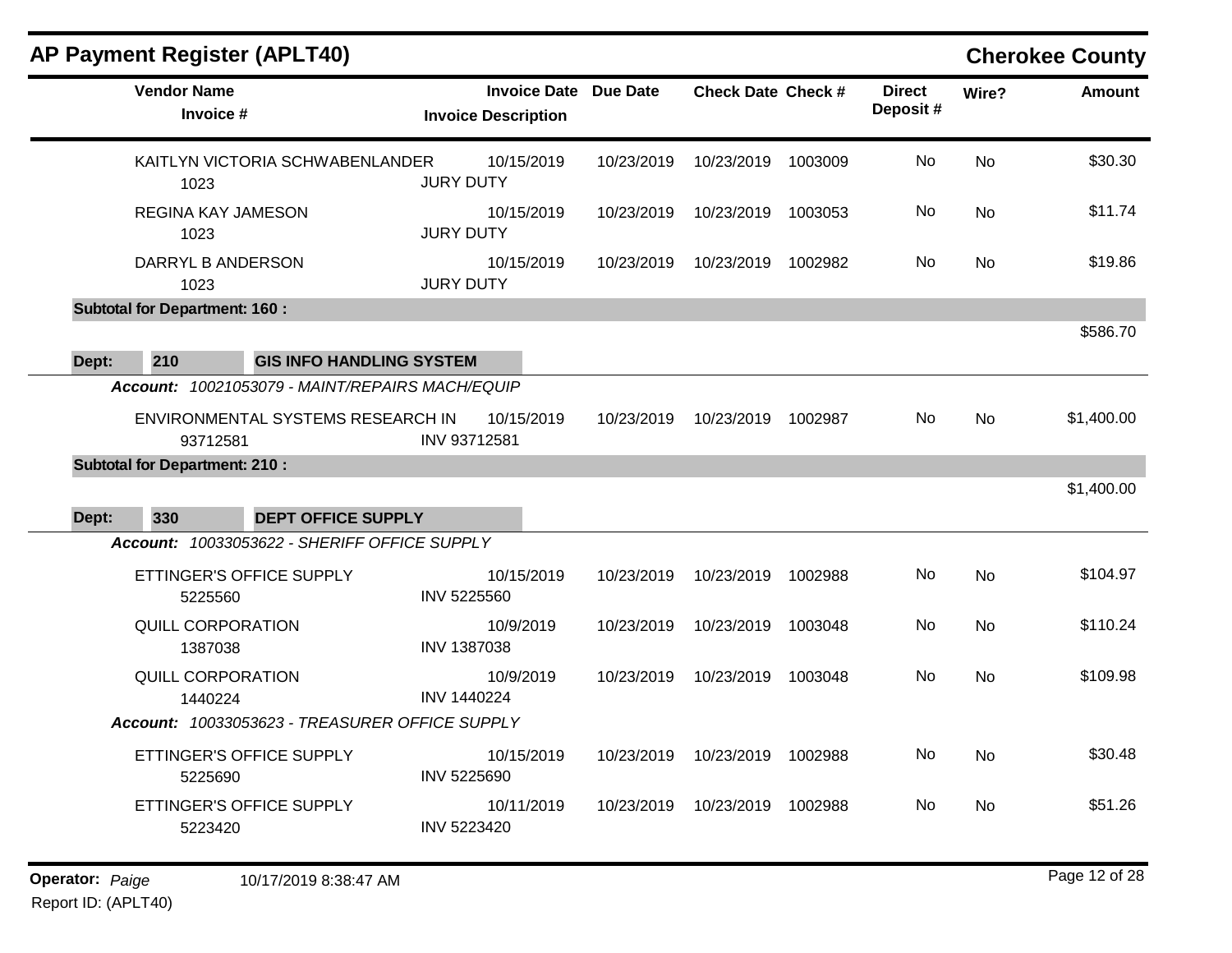|                                               |                                                                              | <b>AP Payment Register (APLT40)</b>         |                    |                                                   |                 |                           |         |                           |           | <b>Cherokee County</b> |
|-----------------------------------------------|------------------------------------------------------------------------------|---------------------------------------------|--------------------|---------------------------------------------------|-----------------|---------------------------|---------|---------------------------|-----------|------------------------|
|                                               | <b>Vendor Name</b>                                                           | Invoice #                                   |                    | <b>Invoice Date</b><br><b>Invoice Description</b> | <b>Due Date</b> | <b>Check Date Check #</b> |         | <b>Direct</b><br>Deposit# | Wire?     | <b>Amount</b>          |
|                                               |                                                                              | Account: 10033053626 - HR OFFICE SUPPLY     |                    |                                                   |                 |                           |         |                           |           |                        |
|                                               | R R DONNELLEY                                                                | 873381149                                   | INV 873381149      | 10/9/2019                                         | 10/23/2019      | 10/23/2019                | 1003050 | No                        | <b>No</b> | \$205.65               |
|                                               | KANSAS LABOR LAW POSTER SERVICE<br>1023<br>Account: 10033053631 - COURTHOUSE |                                             |                    | 10/10/2019<br>2020 POSTERS - ORDER 2301948        | 10/23/2019      | 10/23/2019                | 1003011 | No                        | No        | \$297.00               |
|                                               |                                                                              |                                             |                    |                                                   |                 |                           |         |                           |           |                        |
|                                               | ETTINGER'S OFFICE SUPPLY<br>5223370                                          |                                             |                    | 10/9/2019<br>INV 5223370                          | 10/23/2019      | 10/23/2019                | 1002988 | No                        | <b>No</b> | \$44.39                |
|                                               | ETTINGER'S OFFICE SUPPLY<br>5223420                                          |                                             |                    | 10/11/2019<br>INV 5223420                         | 10/23/2019      | 10/23/2019                | 1002988 | No.                       | <b>No</b> | \$19.99                |
|                                               |                                                                              | Account: 10033053632 - COUNTY CLERK         |                    |                                                   |                 |                           |         |                           |           |                        |
|                                               | <b>MCCARTY'S</b>                                                             | P6832900                                    | INV P68329-00      | 10/11/2019                                        | 10/23/2019      | 10/23/2019                | 1003022 | No                        | No        | \$156.53               |
|                                               | <b>COMMERCE BANK</b><br>1023 CL                                              |                                             |                    | 10/15/2019<br>ACCT 0000-1003-7232                 | 10/23/2019      | 10/23/2019                | 1002973 | No                        | <b>No</b> | \$229.88               |
| <b>Subtotal for Department: 330:</b>          |                                                                              |                                             |                    |                                                   |                 |                           |         |                           |           |                        |
|                                               |                                                                              |                                             |                    |                                                   |                 |                           |         |                           |           | \$1,360.37             |
| Dept:                                         | 500                                                                          | <b>SOLID WASTE RECYCLING</b>                |                    |                                                   |                 |                           |         |                           |           |                        |
|                                               |                                                                              | Account: 10050053502 - SOLID WASTE EXPENSES |                    |                                                   |                 |                           |         |                           |           |                        |
|                                               | 092819C                                                                      | SOUTHEAST KANSAS RECYCLING, INC             | <b>INV 092819C</b> | 10/9/2019                                         | 10/23/2019      | 10/23/2019                | 1003062 | No                        | No        | \$1,000.00             |
| <b>Subtotal for Department: 500:</b>          |                                                                              |                                             |                    |                                                   |                 |                           |         |                           |           | \$1,000.00             |
|                                               | <b>Subtotal for Fund: 100:</b>                                               |                                             |                    |                                                   |                 |                           |         |                           |           |                        |
|                                               |                                                                              |                                             |                    |                                                   |                 |                           |         |                           |           | \$52,175.86            |
| 110<br>Fund:                                  |                                                                              | <b>ROAD AND BRIDGE</b>                      |                    |                                                   |                 |                           |         |                           |           |                        |
| Dept:                                         | 000                                                                          | <b>NON-DEPARTMENTAL</b>                     |                    |                                                   |                 |                           |         |                           |           |                        |
| <b>Operator: Paige</b><br>Report ID: (APLT40) |                                                                              | 10/17/2019 8:38:47 AM                       |                    |                                                   |                 |                           |         |                           |           | Page 13 of 28          |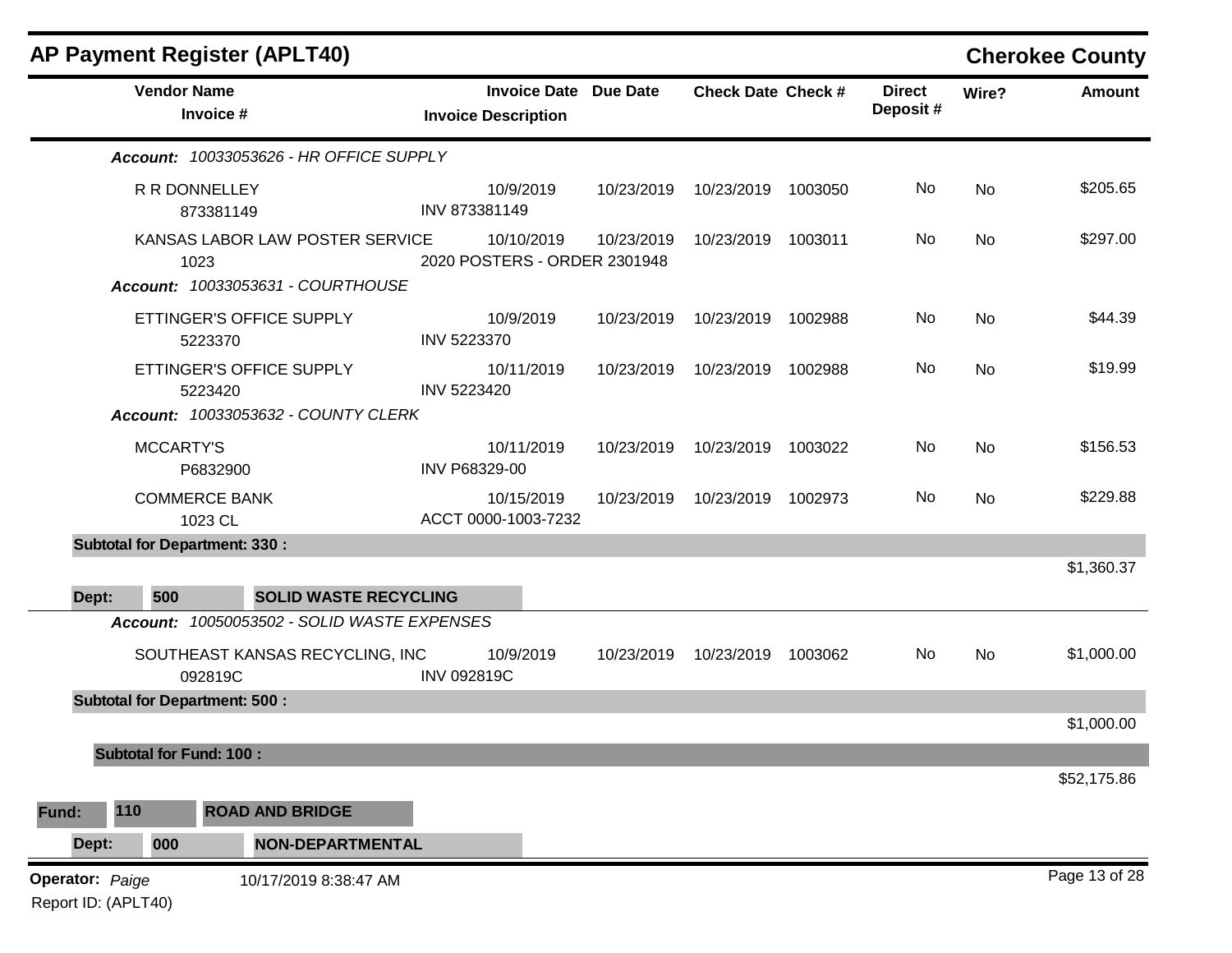| <b>AP Payment Register (APLT40)</b>                                        |                                                            |            |                                 |         |                           |           | <b>Cherokee County</b> |
|----------------------------------------------------------------------------|------------------------------------------------------------|------------|---------------------------------|---------|---------------------------|-----------|------------------------|
| <b>Vendor Name</b><br>Invoice #                                            | <b>Invoice Date Due Date</b><br><b>Invoice Description</b> |            | <b>Check Date Check #</b>       |         | <b>Direct</b><br>Deposit# | Wire?     | <b>Amount</b>          |
| <b>Account: 11000053031 - DIESEL FUEL</b>                                  |                                                            |            |                                 |         |                           |           |                        |
| MFA OIL - NEOSHO 1055<br>1304819 HWY                                       | 10/11/2019<br>INV #1304819                                 | 10/23/2019 | 10/23/2019 1003029              |         | No.                       | No        | \$582.72               |
| MFA OIL - NEOSHO 1055<br>1305315 HWY                                       | 10/11/2019<br>INV #1305315                                 | 10/23/2019 | 10/23/2019 1003029              |         | No.                       | <b>No</b> | \$613.51               |
| MFA OIL - NEOSHO 1055<br>1297439 HWY                                       | 10/7/2019<br>INV #1297439                                  | 10/23/2019 | 10/23/2019                      | 1003029 | No.                       | No        | \$1,136.13             |
| MFA OIL - NEOSHO 1055<br>1297437 HWY                                       | 10/7/2019<br>INV #1297437                                  | 10/23/2019 | 10/23/2019 1003029              |         | No.                       | No        | \$630.28               |
| MFA OIL - NEOSHO 1055<br>1293907 HWY                                       | 10/3/2019<br>INV #1293907                                  | 10/23/2019 | 10/23/2019                      | 1003029 | No.                       | No        | \$580.49               |
| MFA OIL - NEOSHO 1055<br>1293439 HWY                                       | 10/3/2019<br>INV #1293439                                  | 10/23/2019 | 10/23/2019 1003029              |         | No                        | No        | \$1,856.24             |
| MFA OIL - NEOSHO 1055<br>1304821 HWY<br>Account: 11000053032 - OIL/GREASE  | 10/11/2019<br>INV #1304821                                 |            | 10/23/2019  10/23/2019  1003029 |         | No.                       | <b>No</b> | \$388.00               |
| FROST OIL COMPANY<br>189749-IN HWY<br>Account: 11000053033 - TIRES         | 10/3/2019<br>INV #189749-IN                                |            | 10/23/2019  10/23/2019  1002995 |         | No.                       | No        | \$864.87               |
| KANSASLAND TIRE OF PITTSBURG<br>190874 HWY                                 | 10/11/2019<br>INV #190874                                  | 10/23/2019 | 10/23/2019 1003014              |         | No.                       | No        | \$360.48               |
| Account: 11000053034 - ASPHALT<br>TEETER'S ASPHALT & MATERIALS<br>7809 HWY | 10/1/2019<br>INV #7809                                     |            | 10/23/2019  10/23/2019  1003067 |         | No.                       | No        | \$2,972.07             |
| Account: 11000053035 - ROCK<br>MULBERRY LIMESTONE QUARRY CO<br>23664 HWY   | 9/30/2019<br><b>INV 23664</b>                              | 10/23/2019 | 10/23/2019 1003033              |         | No.                       | <b>No</b> | \$26,288.24            |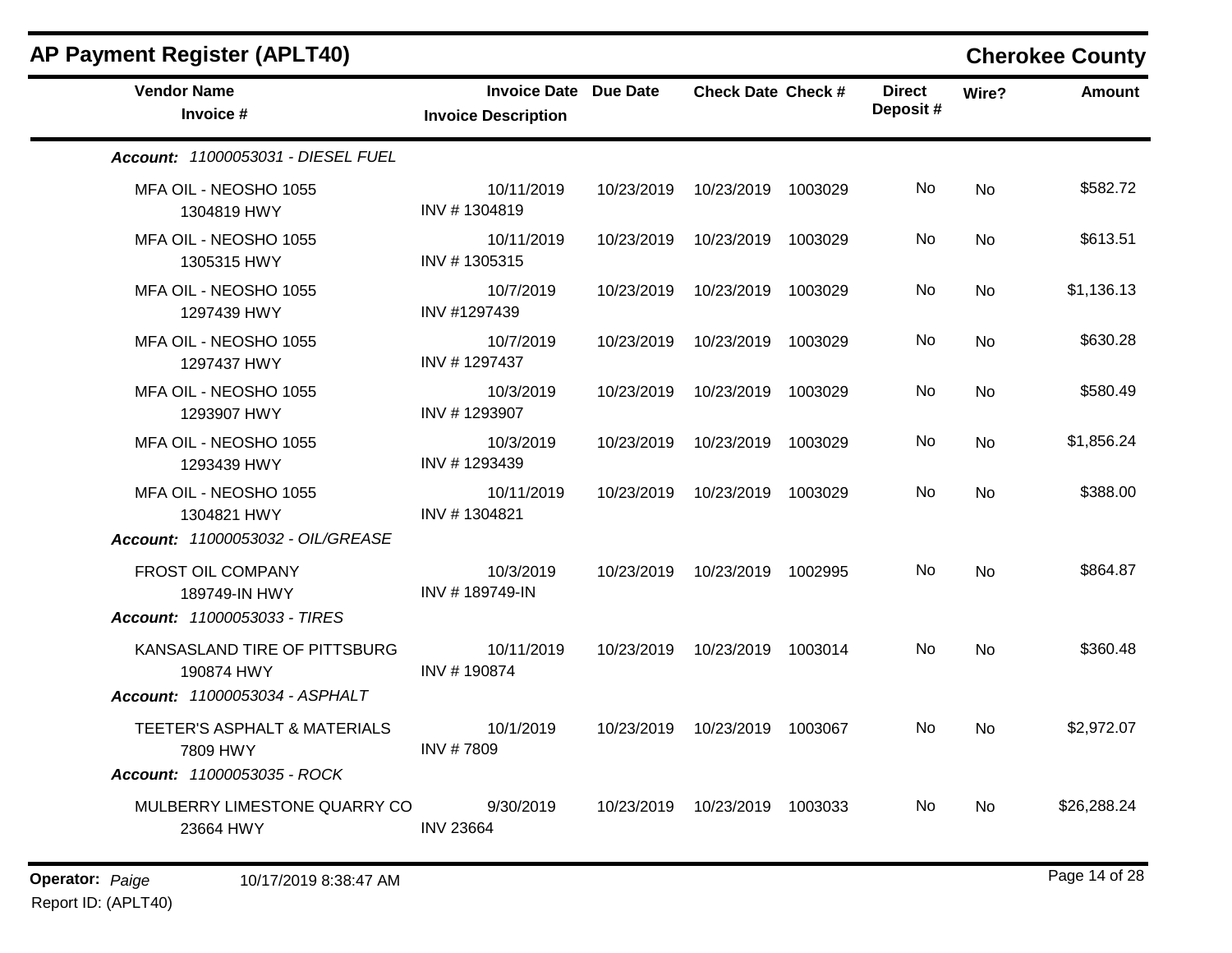| <b>AP Payment Register (APLT40)</b>                                                       |                                                            |            |                                 |         |                           |           | <b>Cherokee County</b> |
|-------------------------------------------------------------------------------------------|------------------------------------------------------------|------------|---------------------------------|---------|---------------------------|-----------|------------------------|
| <b>Vendor Name</b><br>Invoice #                                                           | <b>Invoice Date Due Date</b><br><b>Invoice Description</b> |            | <b>Check Date Check #</b>       |         | <b>Direct</b><br>Deposit# | Wire?     | <b>Amount</b>          |
| Account: 11000053037 - SIGNS/POSTS                                                        |                                                            |            |                                 |         |                           |           |                        |
| NATIONAL SIGN CO INC<br><b>IN-191419 HWY</b><br>Account: 11000053042 - BREAKROOM SUPPLIES | 10/3/2019<br>INV # IN-191419                               |            | 10/23/2019  10/23/2019  1003039 |         | No                        | <b>No</b> | \$199.05               |
| CLEAN THE UNIFORM CO JOPLIN<br>20092359 HWY                                               | 10/7/2019<br>INV #20092359                                 | 10/23/2019 | 10/23/2019 1002969              |         | No.                       | No        | \$94.69                |
| SAFETY FIRST SUPPLY CO LLC<br>19-102375 HWY                                               | 10/9/2019<br>INV #19-102375                                |            | 10/23/2019  10/23/2019  1003056 |         | No                        | <b>No</b> | \$406.55               |
| APPLEMARKET<br>10-03-2019 HWY                                                             | 10/3/2019<br>SPOONS, LEMON WIPE                            | 10/23/2019 | 10/23/2019 1002947              |         | No.                       | <b>No</b> | \$9.40                 |
| Account: 11000053074 - UTILITIES/TELEPHONE BILLS                                          |                                                            |            |                                 |         |                           |           |                        |
| <b>CITY OF COLUMBUS</b><br>08-88010-00 HWY 5                                              | 9/27/2019<br>ACCT # 08-88010-00                            |            | 10/23/2019  10/23/2019  1002965 |         | No                        | No        | \$110.00               |
| EMPIRE DISTRICT ELECTRIC COMPANY<br>158630-59-0 HWY 6                                     | 10/10/2019<br>INV #158630-59-0                             | 10/23/2019 | 10/23/2019                      | 1002986 | No                        | <b>No</b> | \$672.59               |
| EMPIRE DISTRICT ELECTRIC COMPANY<br>854931-63-1 HWY 6                                     | 10/10/2019<br>INV #854931-63-1                             | 10/23/2019 | 10/23/2019                      | 1002986 | No.                       | <b>No</b> | \$589.28               |
| Account: 11000053075 - DUES/SUBSCRIPTIONS                                                 |                                                            |            |                                 |         |                           |           |                        |
| MERCY CLINIC JOPLIN LLC<br>611986501 HWY                                                  | 9/28/2019<br>INV # 611986501                               | 10/23/2019 | 10/23/2019 1003025              |         | No                        | <b>No</b> | \$91.00                |
| Account: 11000053079 - MACHINERY/EQUIPMENT                                                |                                                            |            |                                 |         |                           |           |                        |
| <b>KIRKLAND</b><br>587551 HWY                                                             | 10/3/2019<br>INV #587551                                   |            | 10/23/2019  10/23/2019  1003017 |         | No.                       | No        | \$293.50               |
| NATALINIS AUTOMOTIVE<br>716393 HWY                                                        | 10/4/2019<br>INV #716393                                   | 10/23/2019 | 10/23/2019 1003036              |         | No                        | No        | \$35.10                |
| NATALINIS AUTOMOTIVE<br>716790 HWY                                                        | 10/8/2019<br>INV #716790                                   | 10/23/2019 | 10/23/2019 1003037              |         | No.                       | No.       | \$29.07                |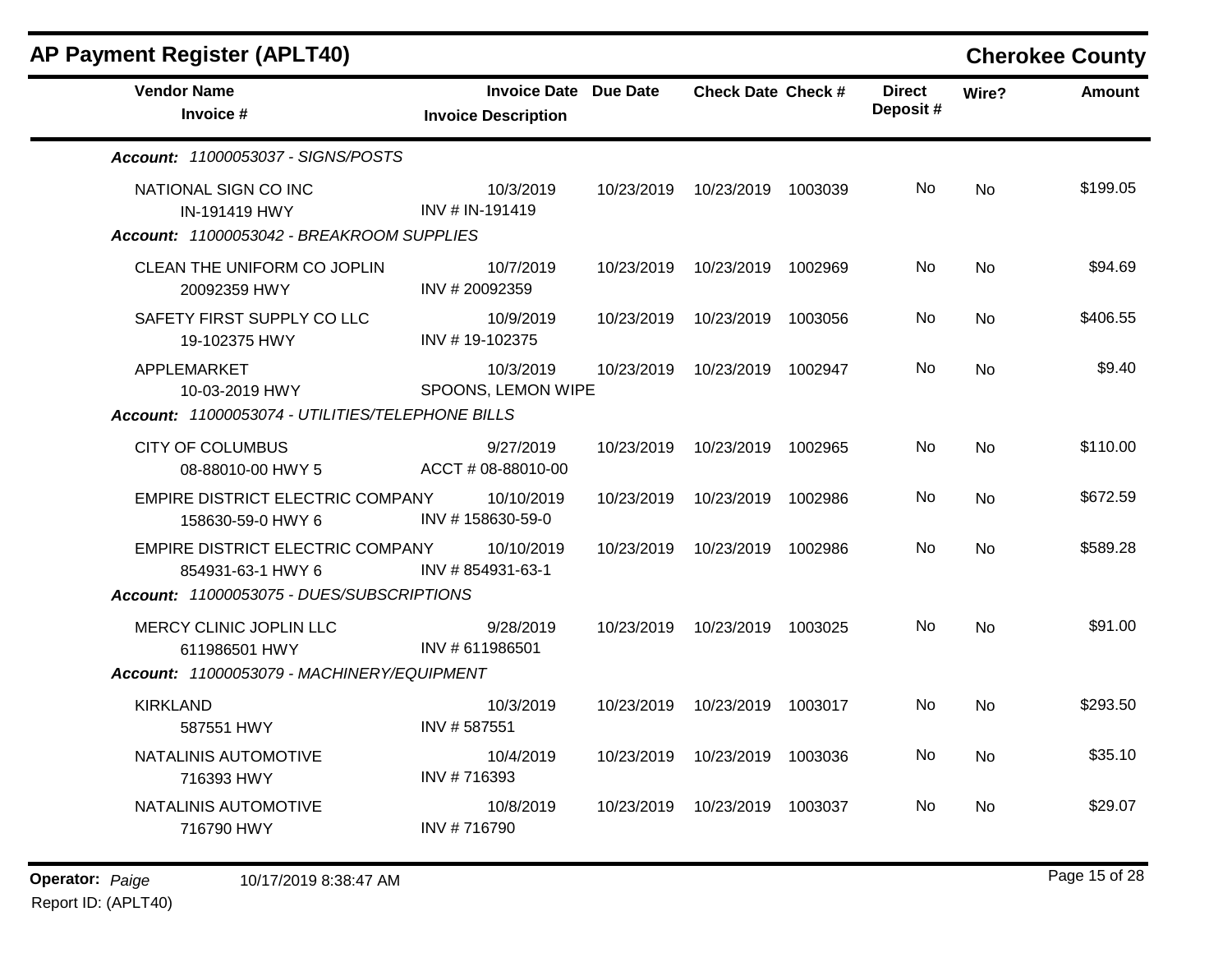| <b>Vendor Name</b><br>Invoice #               | Invoice Date Due Date<br><b>Invoice Description</b> | <b>Check Date Check #</b>       | <b>Direct</b><br>Deposit# | Wire?     | <b>Amount</b> |
|-----------------------------------------------|-----------------------------------------------------|---------------------------------|---------------------------|-----------|---------------|
| NATALINIS AUTOMOTIVE<br>716900 HWY            | 10/9/2019<br>INV #716900                            | 10/23/2019  10/23/2019  1003038 | No                        | <b>No</b> | \$8.99        |
| <b>FLEETPRIDE</b><br>36399156 HWY             | 9/25/2019<br>INV #36399156                          | 10/23/2019  10/23/2019  1002993 | No                        | <b>No</b> | \$7.87        |
| <b>FLEETPRIDE</b><br>36811513 HWY             | 10/1/2019<br>INV #36811513                          | 10/23/2019  10/23/2019  1002992 | No.                       | No        | \$80.16       |
| <b>FLEETPRIDE</b><br>37017875 HWY             | 10/3/2019<br>INV #37017875                          | 10/23/2019  10/23/2019  1002993 | No.                       | <b>No</b> | \$13.13       |
| <b>FLEETPRIDE</b><br>37036203 HWY             | 10/3/2019<br>INV #37036203                          | 10/23/2019  10/23/2019  1002992 | No.                       | No        | \$170.20      |
| <b>FLEETPRIDE</b><br>37284042 HWY             | 10/7/2019<br>INV #37284042                          | 10/23/2019  10/23/2019  1002993 | No                        | No        | \$415.57      |
| <b>COMMERCE BANK</b><br>4943-4798 HWY 0       | 10/7/2019<br>ACCT ID #4943-4798                     | 10/23/2019  10/23/2019  1002974 | No.                       | <b>No</b> | \$16.04       |
| JOPLIN FREIGHTLINER SALES INC<br>57285106 HWY | 10/3/2019<br>INV #57285106                          | 10/23/2019  10/23/2019  1003007 | No                        | No        | \$33.38       |
| MUNICIPAL INDUSTRIAL SUPPLY<br>3069 HWY       | 9/2/2019<br>INV #292.10                             | 10/23/2019  10/23/2019  1003034 | No                        | No        | \$292.10      |
| NATALINIS AUTOMOTIVE<br>716845 HWY            | 10/9/2019<br>INV #716845                            | 10/23/2019  10/23/2019  1003038 | No.                       | <b>No</b> | \$6.99        |
| NATALINIS AUTOMOTIVE<br>716829 HWY            | 10/9/2019<br>INV #716829                            | 10/23/2019  10/23/2019  1003038 | No                        | <b>No</b> | \$124.45      |
| NATALINIS AUTOMOTIVE<br>716382 HWY            | 10/4/2019<br>INV #716382                            | 10/23/2019  10/23/2019  1003036 | No.                       | <b>No</b> | \$16.96       |
| NATALINIS AUTOMOTIVE<br>708928 HWY            | 7/18/2019<br>INV #708928                            | 10/23/2019  10/23/2019  1003036 | No                        | No        | \$25.98       |
| NATALINIS AUTOMOTIVE<br>716041 HWY            | 10/1/2019<br>INV #716041                            | 10/23/2019  10/23/2019  1003036 | No                        | <b>No</b> | \$39.30       |

## **AP Payment Register (APLT40) Cherokee County**

**Operator:** Paige 16 of 28 10/17/2019 8:38:47 AM Report ID: (APLT40)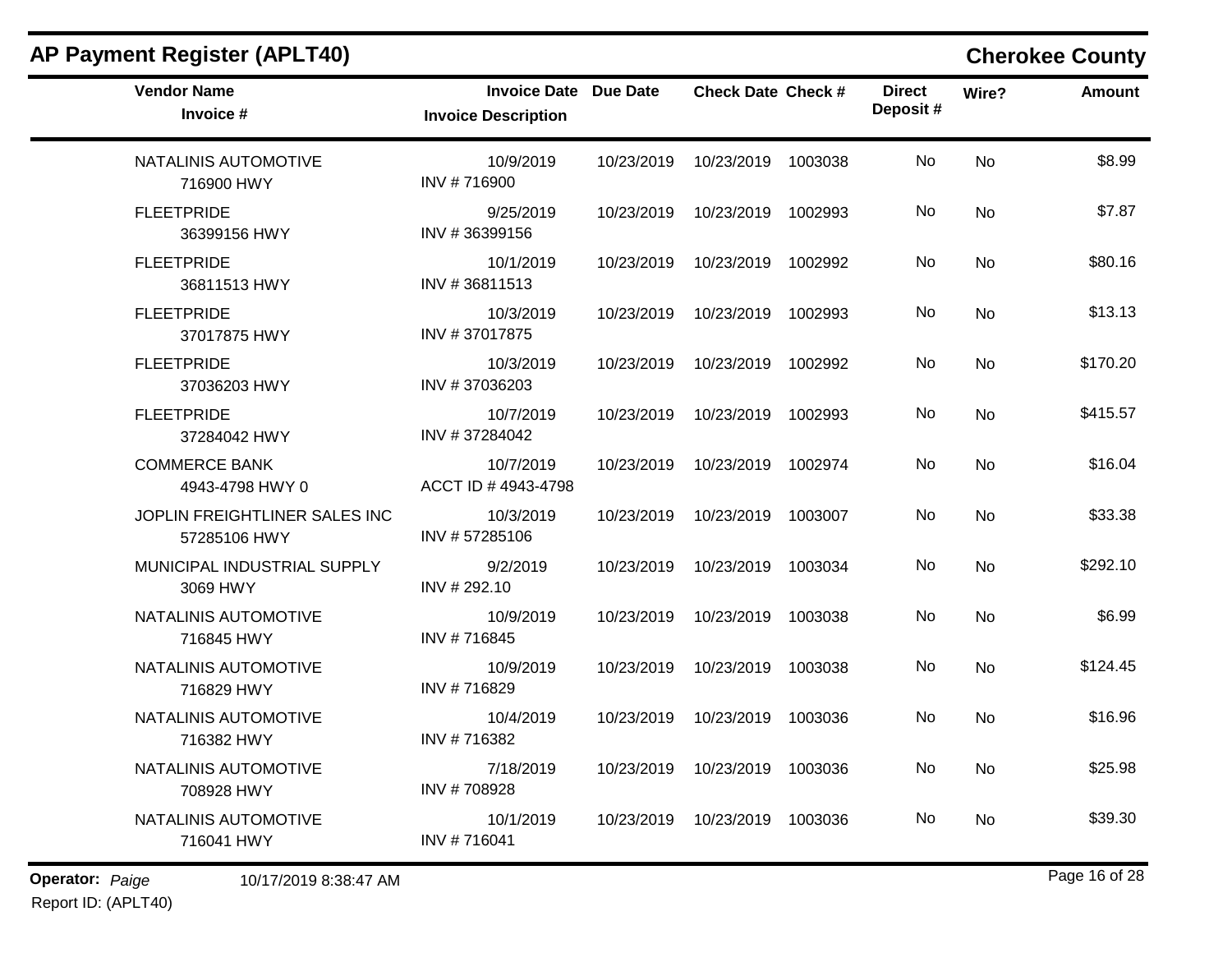| <b>Vendor Name</b><br>Invoice #               | <b>Invoice Date Due Date</b><br><b>Invoice Description</b> |            | <b>Check Date Check #</b> | <b>Direct</b><br>Deposit# | Wire?     | <b>Amount</b> |
|-----------------------------------------------|------------------------------------------------------------|------------|---------------------------|---------------------------|-----------|---------------|
| NATALINIS AUTOMOTIVE<br>716175 HWY            | 10/2/2019<br>INV #716175                                   | 10/23/2019 | 10/23/2019 1003036        | No                        | <b>No</b> | \$4.01        |
| NATALINIS AUTOMOTIVE<br>716188 HWY            | 10/2/2019<br>INV #716188                                   | 10/23/2019 | 10/23/2019 1003036        | No.                       | <b>No</b> | \$28.16       |
| NATALINIS AUTOMOTIVE<br>716311 HWY            | 10/3/2019<br>INV #716311                                   | 10/23/2019 | 10/23/2019 1003036        | No.                       | <b>No</b> | \$2.49        |
| NATALINIS AUTOMOTIVE<br>716322 HWY            | 10/3/2019<br>INV #716322                                   | 10/23/2019 | 10/23/2019 1003036        | No                        | <b>No</b> | \$2.80        |
| JOPLIN FREIGHTLINER SALES INC<br>57277006 HWY | 10/2/2019<br>INV #57277006                                 | 10/23/2019 | 10/23/2019 1003007        | No.                       | No        | \$130.85      |
| NATALINIS AUTOMOTIVE<br>717178 HWY            | 10/11/2019<br>INV #717178                                  | 10/23/2019 | 10/23/2019 1003037        | No                        | <b>No</b> | \$17.74       |
| <b>HERITAGE TRACTOR</b><br>10519511 HWY       | 10/8/2019<br>INV #10519511                                 | 10/23/2019 | 10/23/2019 1003001        | No.                       | No        | \$421.77      |
| <b>REGAL PLASTIC</b><br>10779497 HWY          | 10/4/2019<br>INV #10779497                                 | 10/23/2019 | 10/23/2019 1003052        | No                        | <b>No</b> | \$353.35      |
| NATALINIS AUTOMOTIVE<br>716781 HWY            | 10/8/2019<br>INV #716781                                   | 10/23/2019 | 10/23/2019 1003037        | No                        | <b>No</b> | \$65.45       |
| JOHN FABICK TRACTOR CO<br>PIJ00374299 HWY     | 10/13/2019<br>INV # PIJ00374299                            | 10/23/2019 | 10/23/2019 1003006        | No.                       | <b>No</b> | \$53.34       |
| JOHN FABICK TRACTOR CO<br>PIJ00374258 HWY     | 10/11/2019<br>INV # PIJ00374258                            | 10/23/2019 | 10/23/2019 1003006        | No                        | No        | \$22.58       |
| JOHN FABICK TRACTOR CO<br>PIJ00374092 HWY     | 10/9/2019<br>INV # PIJ00374092                             | 10/23/2019 | 10/23/2019 1003006        | No                        | <b>No</b> | \$189.70      |
| <b>COMMERCE BANK</b><br>9659-2993 HWY         | 10/7/2019<br>ACCT ID # 9659-2993                           | 10/23/2019 | 10/23/2019 1002974        | No.                       | No        | \$67.50       |
| JENKINS DIESEL POWER INC<br>X101008484-1 HWY  | 10/7/2019<br>INV # X101008484-1                            | 10/23/2019 | 10/23/2019 1003003        | No                        | No        | \$65.76       |

## **AP Payment Register (APLT40) Cherokee County**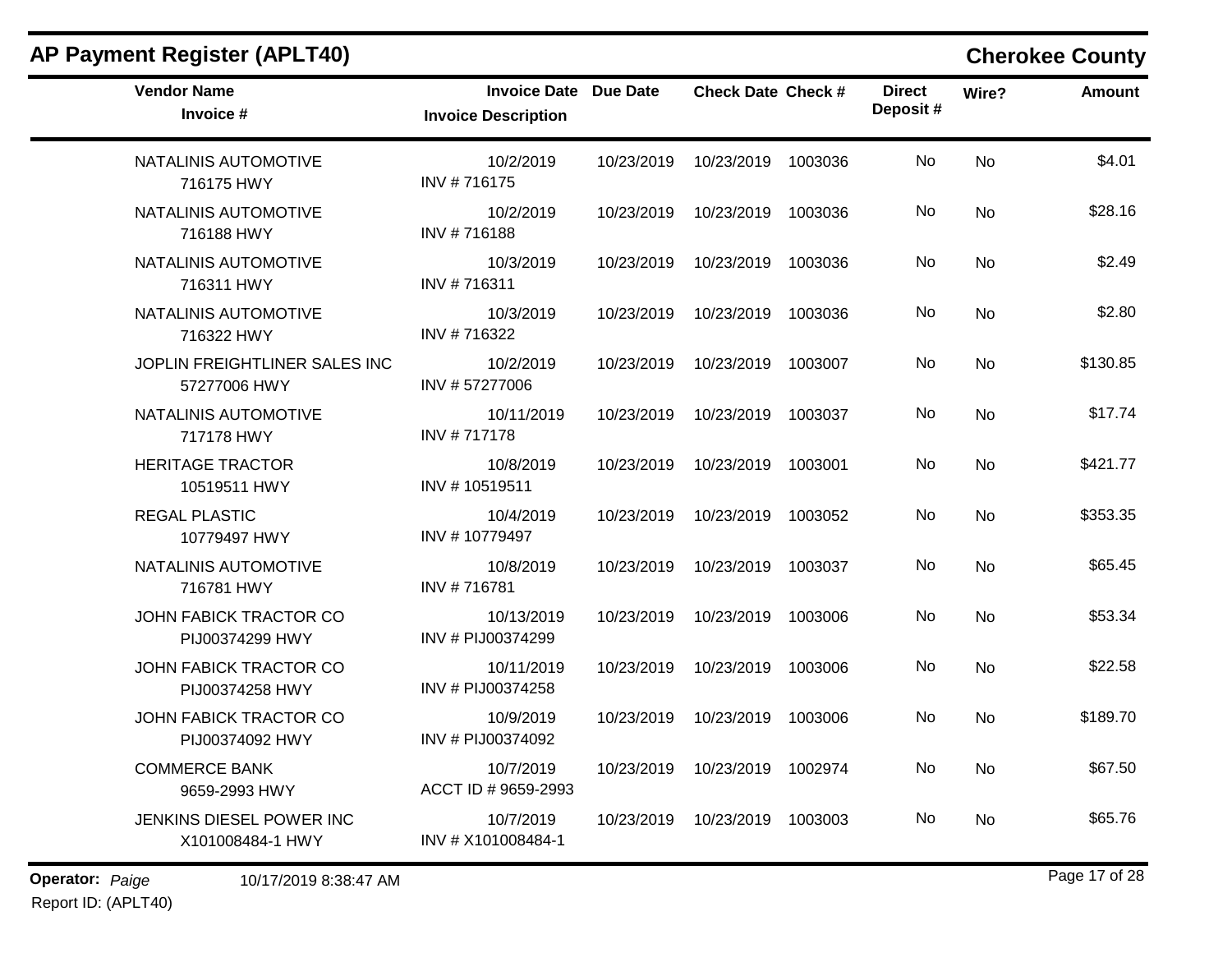| <b>AP Payment Register (APLT40)</b>                                                           |                                                            |            |                                 |         |                           |           | <b>Cherokee County</b> |
|-----------------------------------------------------------------------------------------------|------------------------------------------------------------|------------|---------------------------------|---------|---------------------------|-----------|------------------------|
| <b>Vendor Name</b><br>Invoice #                                                               | <b>Invoice Date Due Date</b><br><b>Invoice Description</b> |            | <b>Check Date Check #</b>       |         | <b>Direct</b><br>Deposit# | Wire?     | <b>Amount</b>          |
| NATALINIS AUTOMOTIVE<br>716772 HWY                                                            | 10/8/2019<br>INV #716772                                   | 10/23/2019 | 10/23/2019                      | 1003037 | No.                       | <b>No</b> | \$4.68                 |
| NATALINIS AUTOMOTIVE<br>716371 HWY                                                            | 10/4/2019<br>INV #716371                                   | 10/23/2019 | 10/23/2019                      | 1003036 | No                        | <b>No</b> | \$56.55                |
| NATALINIS AUTOMOTIVE<br>717144 HWY                                                            | 10/11/2019<br>INV #717144                                  |            | 10/23/2019  10/23/2019  1003037 |         | No.                       | No        | \$69.60                |
| <b>AMERICAN BATTERY</b><br>18039 HWY                                                          | 10/9/2019<br>INV #18039                                    | 10/23/2019 | 10/23/2019                      | 1002946 | No                        | <b>No</b> | \$273.00               |
| NATALINIS AUTOMOTIVE<br>717101 HWY                                                            | 10/11/2019<br>INV #717101                                  |            | 10/23/2019  10/23/2019  1003038 |         | No.                       | No        | \$77.44                |
| NATALINIS AUTOMOTIVE<br>716572 HWY                                                            | 10/7/2019<br>INV #716572                                   | 10/23/2019 | 10/23/2019                      | 1003036 | No.                       | <b>No</b> | \$106.19               |
| NATALINIS AUTOMOTIVE<br>716952 HWY                                                            | 10/10/2019<br>INV #716952                                  |            | 10/23/2019  10/23/2019  1003038 |         | No.                       | No        | \$328.56               |
| <b>MHC</b><br>285600845273 HWY                                                                | 10/2/2019<br>INV #285600845273                             | 10/23/2019 | 10/23/2019 1003030              |         | No                        | <b>No</b> | \$287.60               |
| COPY PRODUCTS INC<br>296884 HWY                                                               | 8/19/2019<br>296884                                        |            | 10/23/2019  10/23/2019  1002977 |         | No.                       | No        | \$103.64               |
| <b>FLEETPRIDE</b><br>35844706 HWY                                                             | 9/17/2019<br>INV #35844706                                 | 10/23/2019 | 10/23/2019 1002992              |         | No                        | No        | \$26.69                |
| MUNICIPAL INDUSTRIAL SUPPLY<br>3070 HWY<br>Account: 11000053080 - MAINTENANCE/BLDGS & GROUNDS | 10/15/2019<br>INV #3070                                    |            | 10/23/2019  10/23/2019  1003034 |         | No.                       | No        | \$594.38               |
| CLEAN THE UNIFORM CO JOPLIN<br>20090988 HWY<br>Account: 11000053089 - OTHER CONTRACTUAL       | 9/30/2019<br>INV #20090988                                 |            | 10/23/2019  10/23/2019  1002969 |         | No.                       | No        | \$2.55                 |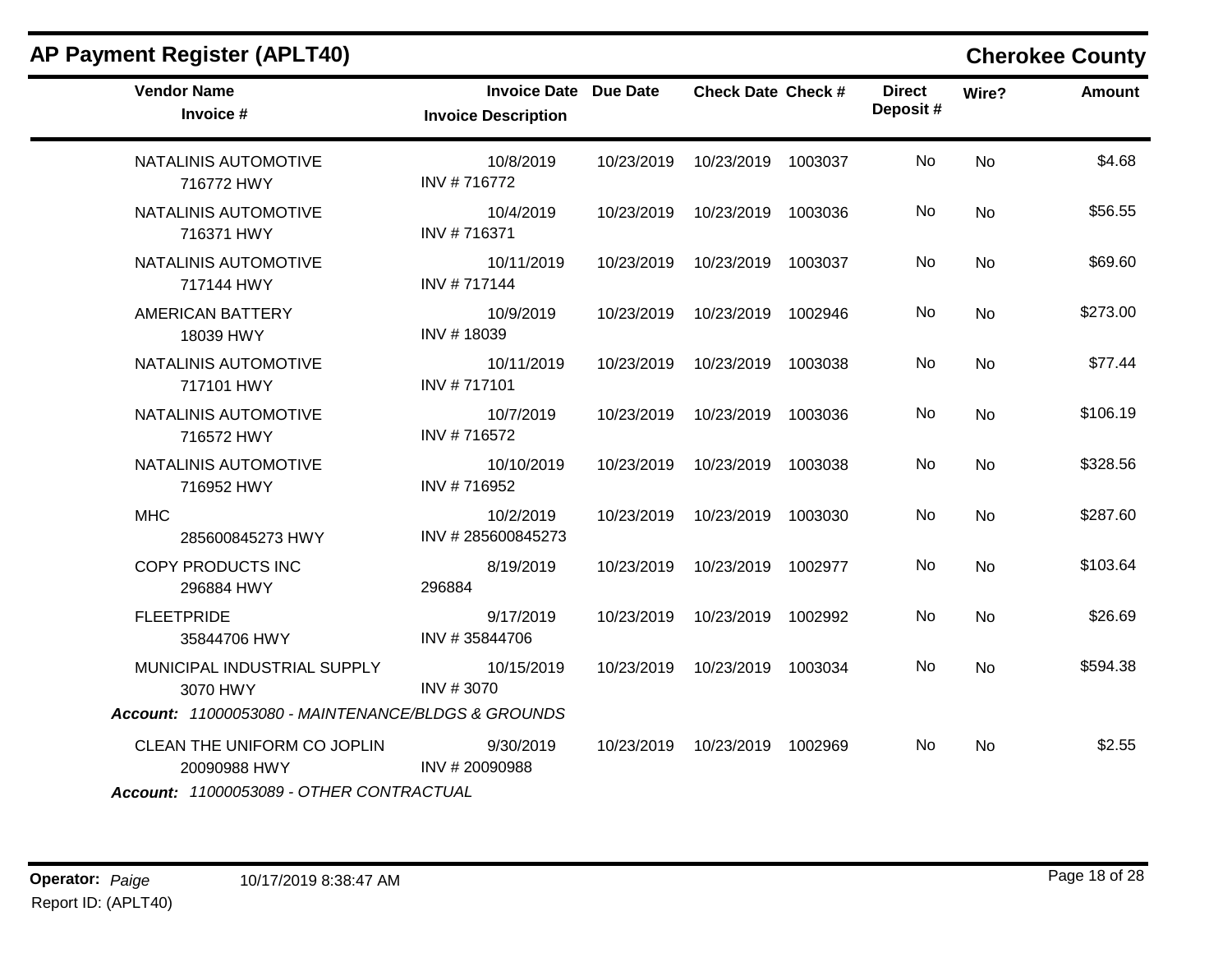|              | <b>AP Payment Register (APLT40)</b>                    |                                     |                              |                           |         |                           |           | <b>Cherokee County</b> |
|--------------|--------------------------------------------------------|-------------------------------------|------------------------------|---------------------------|---------|---------------------------|-----------|------------------------|
|              | <b>Vendor Name</b><br>Invoice #                        | <b>Invoice Description</b>          | <b>Invoice Date Due Date</b> | <b>Check Date Check #</b> |         | <b>Direct</b><br>Deposit# | Wire?     | <b>Amount</b>          |
|              | MERCY MAUDE NORTON HOSPITAL COLUM<br>3196 HWY          | 10/7/2019<br>ACCT#3196              | 10/23/2019                   | 10/23/2019                | 1003026 | No                        | <b>No</b> | \$185.00               |
|              | OCCUPATIONAL HEALTH SERVICES<br>9265 HWY               | 10/7/2019<br>INV #9265              | 10/23/2019                   | 10/23/2019 1003042        |         | No.                       | No        | \$58.00                |
|              | <b>CINTAS FIRST AID &amp; SAFETY</b><br>8404335771 HWY | 10/4/2019<br>INV #8404335771        | 10/23/2019                   | 10/23/2019                | 1002963 | No                        | No        | \$51.85                |
|              | <b>Subtotal for Department: 000:</b>                   |                                     |                              |                           |         |                           |           |                        |
|              |                                                        |                                     |                              |                           |         |                           |           | \$43,705.61            |
|              | <b>Subtotal for Fund: 110:</b>                         |                                     |                              |                           |         |                           |           |                        |
|              |                                                        |                                     |                              |                           |         |                           |           | \$43,705.61            |
| 130<br>Fund: | <b>NOXIOUS WEED</b>                                    |                                     |                              |                           |         |                           |           |                        |
| Dept:        | <b>NON-DEPARTMENTAL</b><br>000                         |                                     |                              |                           |         |                           |           |                        |
|              | Account: 13000053002 - SALARIES                        |                                     |                              |                           |         |                           |           |                        |
|              | <b>CECIL VERNON BROWN</b><br>1023                      | 10/15/2019<br><b>CONTRACT LABOR</b> | 10/23/2019                   | 10/23/2019                | 1002953 | No                        | No        | \$481.47               |
|              | Account: 13000053025 - PARTS/VEHICLE REPAIRS           |                                     |                              |                           |         |                           |           |                        |
|              | <b>COMMERCE BANK</b><br>1023 NOX                       | 10/15/2019<br>ACCT 0000-6648-3165   | 10/23/2019                   | 10/23/2019                | 1002973 | No.                       | <b>No</b> | \$205.96               |
|              | Account: 13000053084 - CELL PHONE CHARGES              |                                     |                              |                           |         |                           |           |                        |
|              | <b>COMMERCE BANK</b><br>1023 CL                        | 10/15/2019<br>ACCT 0000-1003-7232   | 10/23/2019                   | 10/23/2019 1002973        |         | No.                       | <b>No</b> | \$33.32                |
|              | Account: 13000053089 - OTHER CONTRACTUAL               |                                     |                              |                           |         |                           |           |                        |
|              | <b>STAR PROGRAMMING</b><br>2627                        | 10/9/2019<br><b>INV 2627</b>        | 10/23/2019                   | 10/23/2019                | 1003063 | No.                       | <b>No</b> | \$500.00               |
|              | <b>Subtotal for Department: 000:</b>                   |                                     |                              |                           |         |                           |           |                        |
|              |                                                        |                                     |                              |                           |         |                           |           | \$1,220.75             |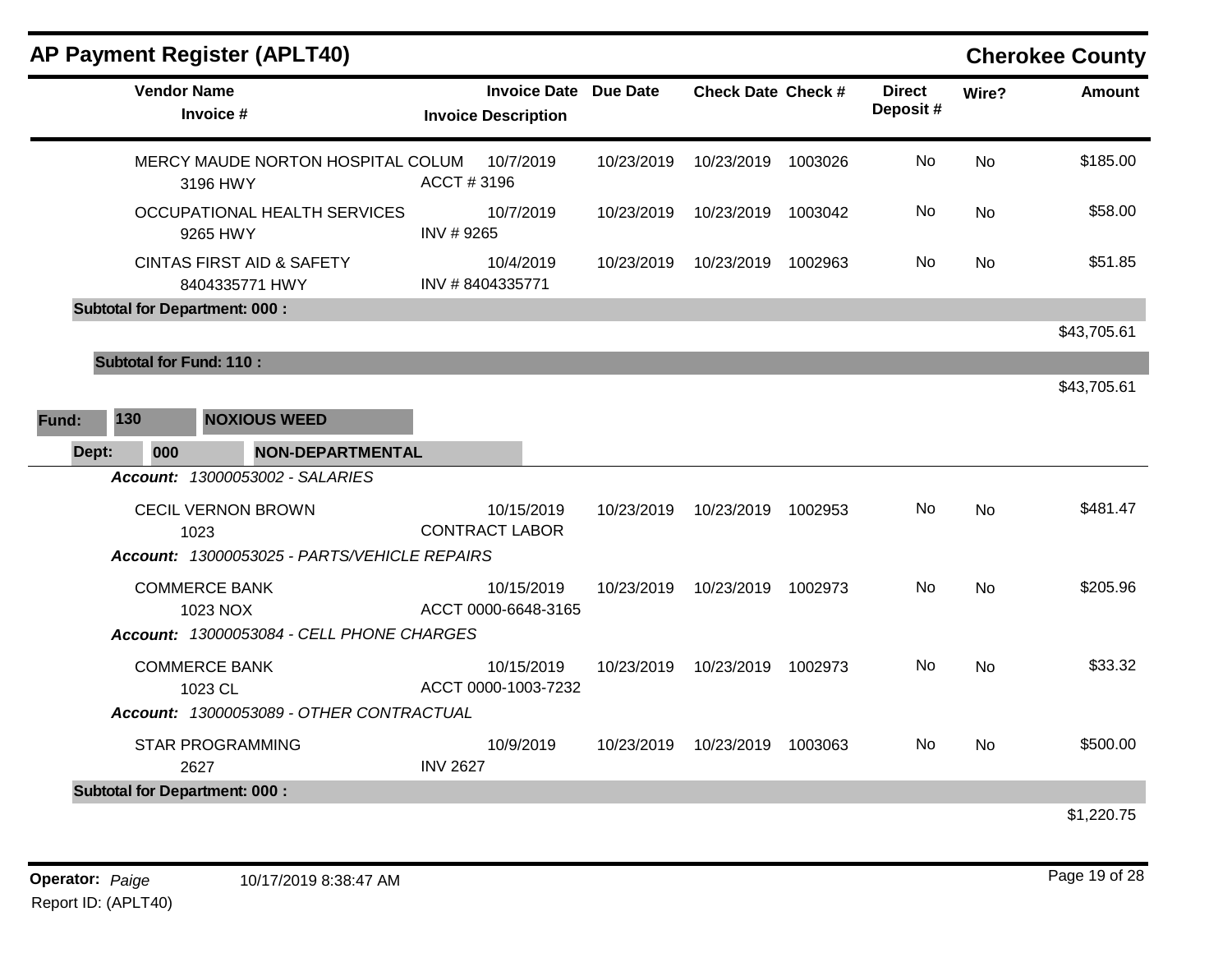|       |       |                    | <b>AP Payment Register (APLT40)</b>               |                 |                                                            |            |                           |         |                           |           | <b>Cherokee County</b> |
|-------|-------|--------------------|---------------------------------------------------|-----------------|------------------------------------------------------------|------------|---------------------------|---------|---------------------------|-----------|------------------------|
|       |       | <b>Vendor Name</b> | Invoice #                                         |                 | <b>Invoice Date Due Date</b><br><b>Invoice Description</b> |            | <b>Check Date Check #</b> |         | <b>Direct</b><br>Deposit# | Wire?     | <b>Amount</b>          |
|       |       |                    | <b>Subtotal for Fund: 130:</b>                    |                 |                                                            |            |                           |         |                           |           |                        |
|       |       |                    |                                                   |                 |                                                            |            |                           |         |                           |           | \$1,220.75             |
| Fund: | 140   |                    | <b>HEALTH</b>                                     |                 |                                                            |            |                           |         |                           |           |                        |
|       | Dept: | 000                | <b>NON-DEPARTMENTAL</b>                           |                 |                                                            |            |                           |         |                           |           |                        |
|       |       |                    | Account: 14000053021 - PRINTING/OFFICE SUPPLIES   |                 |                                                            |            |                           |         |                           |           |                        |
|       |       | <b>KIPHS INC</b>   | 7168                                              | <b>INV 7168</b> | 10/9/2019                                                  | 10/23/2019 | 10/23/2019                | 1003016 | No.                       | No        | \$3,199.30             |
|       |       |                    | <b>CHASE CARD SERVICES</b><br>1023                |                 | 10/15/2019<br>ACCT 4246311970005747                        | 10/23/2019 | 10/23/2019 1002957        |         | No.                       | No        | \$534.89               |
|       |       |                    | Account: 14000053025 - PARTS/VEHICLE REPAIRS      |                 |                                                            |            |                           |         |                           |           |                        |
|       |       | <b>WEX BANK</b>    | 61542954                                          |                 | 10/10/2019<br><b>FUEL PURCHASES</b>                        | 10/23/2019 | 10/23/2019 1003074        |         | No.                       | <b>No</b> | \$94.48                |
|       |       |                    | Account: 14000053043 - HEALTH DEPT MED SUPPLIES   |                 |                                                            |            |                           |         |                           |           |                        |
|       |       |                    | <b>CHCSEK PITTSBURG FQHC</b><br>1443              | <b>INV 1443</b> | 10/10/2019                                                 | 10/23/2019 | 10/23/2019 1002958        |         | No.                       | <b>No</b> | \$3,500.00             |
|       |       |                    | <b>CHASE CARD SERVICES</b><br>1023                |                 | 10/15/2019<br>ACCT 4246311970005747                        | 10/23/2019 | 10/23/2019 1002957        |         | No.                       | <b>No</b> | \$88.26                |
|       |       |                    | MCKESSON MEDICAL-SURGICAL<br>66027643             | INV 66027643    | 10/15/2019                                                 | 10/23/2019 | 10/23/2019                | 1003023 | No                        | <b>No</b> | \$250.29               |
|       |       |                    | Account: 14000053072 - GAS, ELECTRIC, WATER/PHONE |                 |                                                            |            |                           |         |                           |           |                        |
|       |       |                    | CRAW-KAN TELEPHONE COOPERATIVE INC<br>1023 HE     | ACCT 129793     | 10/9/2019                                                  | 10/23/2019 | 10/23/2019 1002980        |         | No.                       | <b>No</b> | \$21.25                |
|       |       |                    | <b>VERIZON WIRELESS</b><br>9840015583             | INV 9840015583  | 10/15/2019                                                 | 10/23/2019 | 10/23/2019                | 1003072 | No.                       | No        | \$86.56                |
|       |       |                    | EMPIRE DISTRICT ELECTRIC COMPANY<br>1023 HE       |                 | 10/10/2019<br>ACCT 616527-32-1                             | 10/23/2019 | 10/23/2019                | 1002986 | No                        | No        | \$937.40               |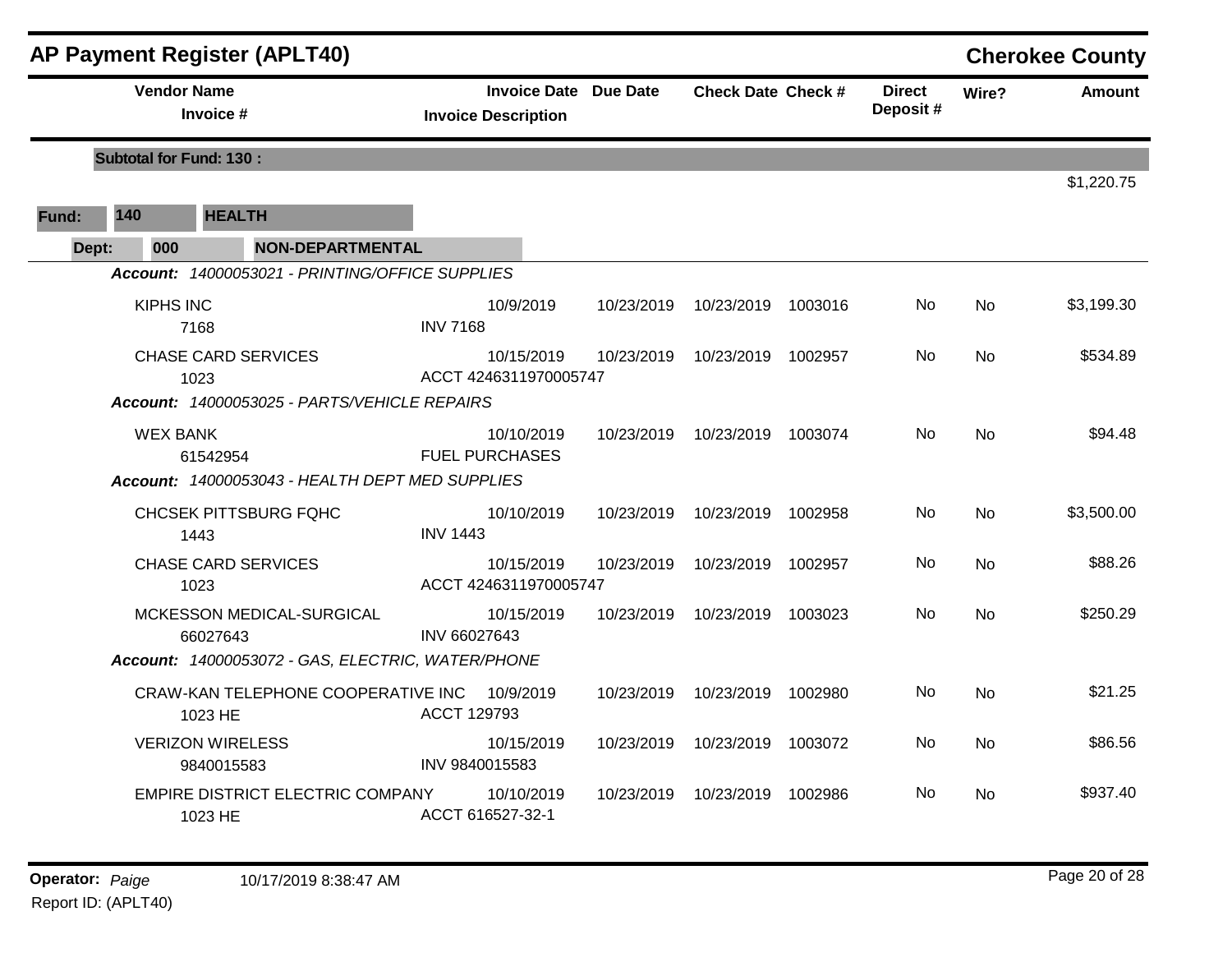|                                      |                                                                                                                                                                                                                                                                                  |                                                                                                                                                                           |         |                                                                                                                                                                                                                                               |               | <b>Amount</b> |
|--------------------------------------|----------------------------------------------------------------------------------------------------------------------------------------------------------------------------------------------------------------------------------------------------------------------------------|---------------------------------------------------------------------------------------------------------------------------------------------------------------------------|---------|-----------------------------------------------------------------------------------------------------------------------------------------------------------------------------------------------------------------------------------------------|---------------|---------------|
| <b>Invoice Description</b>           |                                                                                                                                                                                                                                                                                  |                                                                                                                                                                           |         | Deposit#                                                                                                                                                                                                                                      |               |               |
| 10/9/2019<br>ACCT 07-17240-00        | 10/23/2019                                                                                                                                                                                                                                                                       |                                                                                                                                                                           |         | No.                                                                                                                                                                                                                                           | <b>No</b>     | \$55.00       |
|                                      |                                                                                                                                                                                                                                                                                  |                                                                                                                                                                           |         |                                                                                                                                                                                                                                               |               |               |
| 10/15/2019                           | 10/23/2019                                                                                                                                                                                                                                                                       |                                                                                                                                                                           |         | No                                                                                                                                                                                                                                            | <b>No</b>     | \$344.52      |
|                                      |                                                                                                                                                                                                                                                                                  |                                                                                                                                                                           |         |                                                                                                                                                                                                                                               |               |               |
| 10/10/2019                           | 10/23/2019                                                                                                                                                                                                                                                                       |                                                                                                                                                                           | 1002960 | No.                                                                                                                                                                                                                                           | <b>No</b>     | \$75.00       |
| 10/9/2019<br><b>ADVERTISING</b>      | 10/23/2019                                                                                                                                                                                                                                                                       |                                                                                                                                                                           |         | No.                                                                                                                                                                                                                                           | <b>No</b>     | \$208.50      |
|                                      |                                                                                                                                                                                                                                                                                  |                                                                                                                                                                           |         |                                                                                                                                                                                                                                               |               |               |
| 10/15/2019<br><b>BUILDING RENTAL</b> | 10/23/2019                                                                                                                                                                                                                                                                       |                                                                                                                                                                           |         | No.                                                                                                                                                                                                                                           | <b>No</b>     | \$10.00       |
| 10/15/2019<br><b>BUILDING RENTAL</b> | 10/23/2019                                                                                                                                                                                                                                                                       |                                                                                                                                                                           |         | No.                                                                                                                                                                                                                                           | <b>No</b>     | \$20.00       |
|                                      |                                                                                                                                                                                                                                                                                  |                                                                                                                                                                           |         |                                                                                                                                                                                                                                               |               |               |
| 10/15/2019                           | 10/23/2019                                                                                                                                                                                                                                                                       |                                                                                                                                                                           |         | No.                                                                                                                                                                                                                                           | <b>No</b>     | \$129.99      |
|                                      |                                                                                                                                                                                                                                                                                  |                                                                                                                                                                           |         |                                                                                                                                                                                                                                               |               |               |
| 10/10/2019<br><b>INV W75899</b>      | 10/23/2019                                                                                                                                                                                                                                                                       |                                                                                                                                                                           |         | No.                                                                                                                                                                                                                                           | <b>No</b>     | \$99.00       |
| 10/9/2019                            | 10/23/2019                                                                                                                                                                                                                                                                       |                                                                                                                                                                           |         | No.                                                                                                                                                                                                                                           | <b>No</b>     | \$441.03      |
| 10/15/2019                           | 10/23/2019                                                                                                                                                                                                                                                                       |                                                                                                                                                                           |         | No                                                                                                                                                                                                                                            | No            | \$100.00      |
|                                      | Account: 14000053073 - MEETING COSTS<br>Account: 14000053075 - DUES/SUBSCRIPTIONS<br>CHEROKEE COUNTY NEWS-ADVOCATE<br>Account: 14000053087 - BUILDING RENTAL<br>Account: 14000053093 - OFFICE FURNITURE/EQUIP<br>Account: 14000053182 - CONTRACTS<br>CRAWFORD COUNTY HEALTH DEPT | <b>Invoice Date Due Date</b><br>MILEAGE 9/9/19 - 10/10/19<br>AD DRIVE THRU FLU SHOTS<br>ACCT 4246311970005747<br><b>CONTRACTED SERVICES</b><br><b>CONTRACTED SERVICES</b> |         | <b>Check Date Check #</b><br>10/23/2019 1002966<br>10/23/2019 1002952<br>10/23/2019<br>10/23/2019 1002971<br>10/23/2019 1002967<br>10/23/2019 1002964<br>10/23/2019 1002957<br>10/23/2019 1003024<br>10/23/2019 1002979<br>10/23/2019 1002985 | <b>Direct</b> | Wire?         |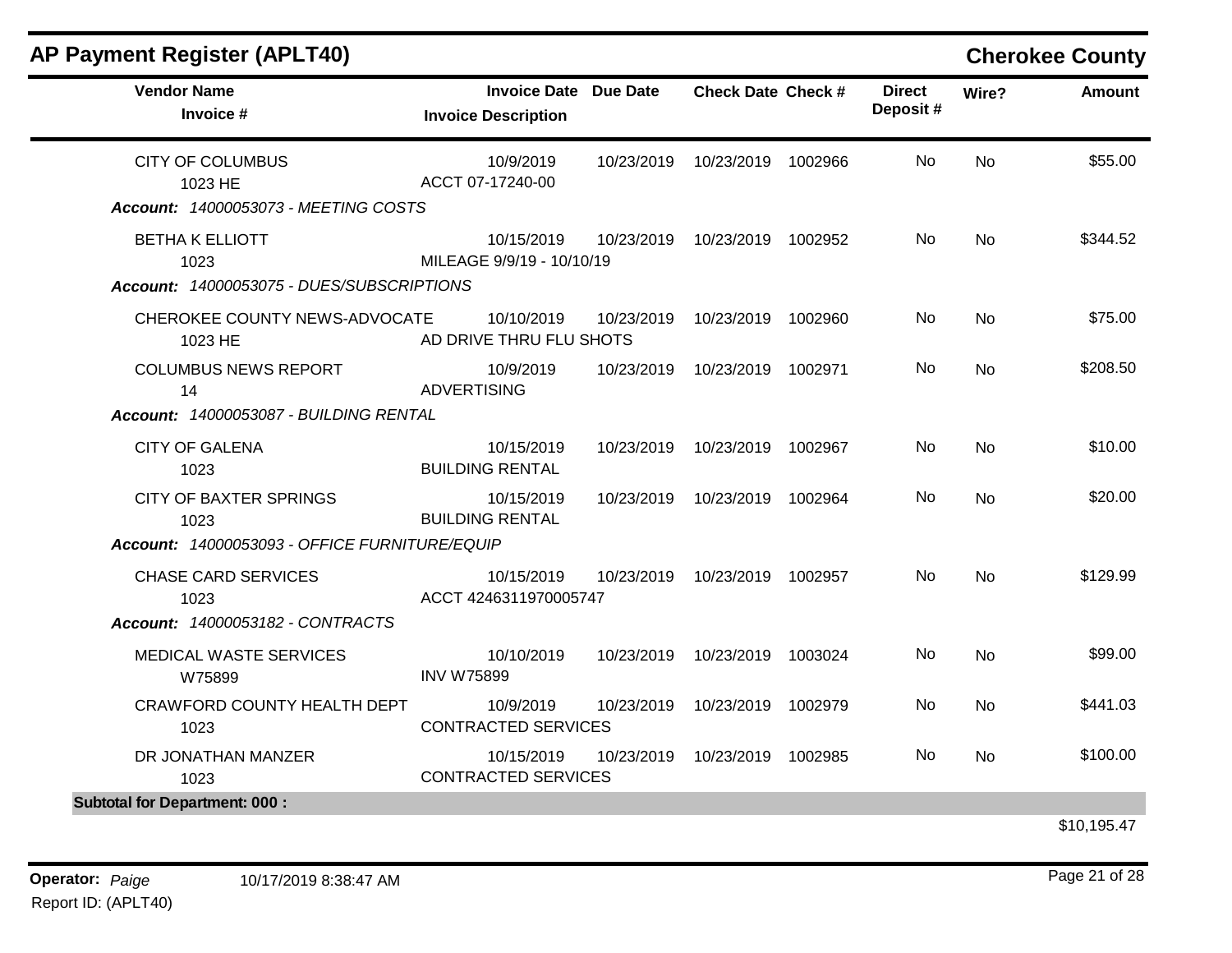|       |                                | <b>AP Payment Register (APLT40)</b>                       |                                          |            |                              |                           |         |                           |           | <b>Cherokee County</b> |
|-------|--------------------------------|-----------------------------------------------------------|------------------------------------------|------------|------------------------------|---------------------------|---------|---------------------------|-----------|------------------------|
|       | <b>Vendor Name</b>             | Invoice #                                                 | <b>Invoice Description</b>               |            | <b>Invoice Date Due Date</b> | <b>Check Date Check #</b> |         | <b>Direct</b><br>Deposit# | Wire?     | <b>Amount</b>          |
|       | <b>Subtotal for Fund: 140:</b> |                                                           |                                          |            |                              |                           |         |                           |           |                        |
|       |                                |                                                           |                                          |            |                              |                           |         |                           |           | \$10,195.47            |
| Fund: | 160                            | <b>DIRECT ELECTION</b>                                    |                                          |            |                              |                           |         |                           |           |                        |
| Dept: | 000                            | <b>NON-DEPARTMENTAL</b>                                   |                                          |            |                              |                           |         |                           |           |                        |
|       |                                | Account: 16000053021 - PRINTING/OFFICE SUPPLIES           |                                          |            |                              |                           |         |                           |           |                        |
|       |                                | <b>COMMERCE BANK</b><br>1023 CL                           | ACCT 0000-1003-7232                      | 10/15/2019 | 10/23/2019                   | 10/23/2019                | 1002973 | No.                       | <b>No</b> | \$410.82               |
|       |                                | <b>LOCKWOOD PRINTING</b><br>197                           | <b>INV 197</b>                           | 10/9/2019  | 10/23/2019                   | 10/23/2019                | 1003020 | No                        | <b>No</b> | \$516.88               |
|       |                                | <b>LOCKWOOD PRINTING</b><br>168                           | <b>INV 168</b>                           | 10/9/2019  | 10/23/2019                   | 10/23/2019                | 1003020 | No                        | <b>No</b> | \$278.86               |
|       |                                | Account: 16000053078 - LEGAL PRINTING/ADVERTISING         |                                          |            |                              |                           |         |                           |           |                        |
|       |                                | <b>COLUMBUS NEWS REPORT</b><br>1023 EL                    | LEGAL/NOTICE OF PLACES                   | 10/9/2019  | 10/23/2019                   | 10/23/2019                | 1002971 | No                        | <b>No</b> | \$80.00                |
|       |                                | <b>COLUMBUS NEWS REPORT</b><br>1007                       | <b>LEGAL/ELECTION OFFICERS NOTICE</b>    | 10/9/2019  | 10/23/2019                   | 10/23/2019                | 1002971 | No.                       | <b>No</b> | \$64.00                |
|       |                                | <b>Subtotal for Department: 000:</b>                      |                                          |            |                              |                           |         |                           |           |                        |
|       |                                |                                                           |                                          |            |                              |                           |         |                           |           | \$1,350.56             |
|       | <b>Subtotal for Fund: 160:</b> |                                                           |                                          |            |                              |                           |         |                           |           |                        |
|       |                                |                                                           |                                          |            |                              |                           |         |                           |           | \$1,350.56             |
| Fund: | 190                            | <b>SPECIAL BRIDGE BUILDIN</b>                             |                                          |            |                              |                           |         |                           |           |                        |
| Dept: | 000                            | <b>NON-DEPARTMENTAL</b>                                   |                                          |            |                              |                           |         |                           |           |                        |
|       |                                | Account: 19000053089 - OTHER CONTRACTUAL                  |                                          |            |                              |                           |         |                           |           |                        |
|       |                                | CLERK OF THE DISTRICT COURT COLUMBU<br>TACS20190901-01-CK | INV #TACS20190901-01-CK,2019-CV-000070,1 | 10/7/2019  | 10/23/2019                   | 10/23/2019                | 1002970 | No                        | <b>No</b> | \$1,500.00             |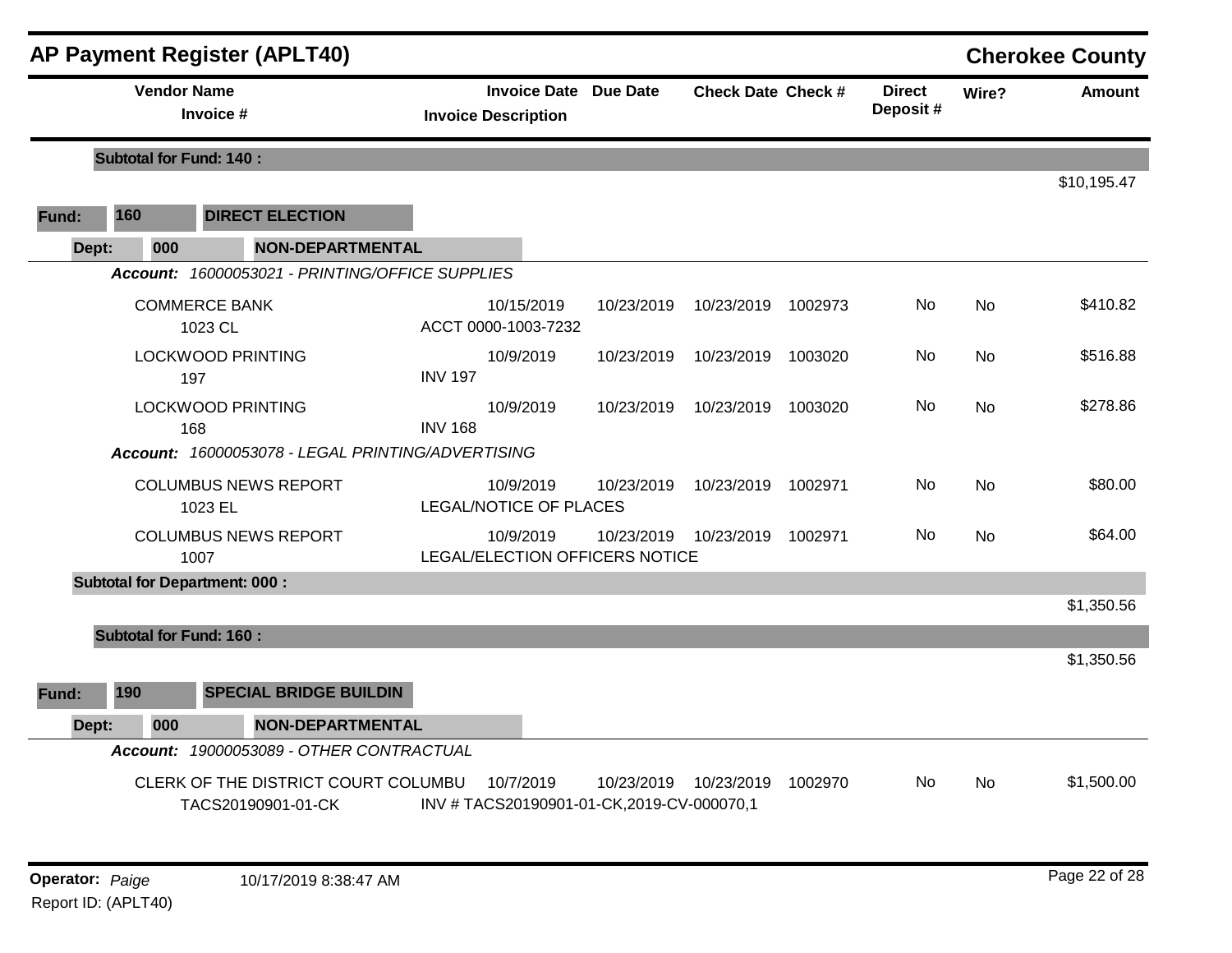|       |       |                                | <b>AP Payment Register (APLT40)</b>            |                         |                |                                                            |            |                           |         |                           |       | <b>Cherokee County</b> |
|-------|-------|--------------------------------|------------------------------------------------|-------------------------|----------------|------------------------------------------------------------|------------|---------------------------|---------|---------------------------|-------|------------------------|
|       |       | <b>Vendor Name</b>             | Invoice #                                      |                         |                | <b>Invoice Date Due Date</b><br><b>Invoice Description</b> |            | <b>Check Date Check #</b> |         | <b>Direct</b><br>Deposit# | Wire? | <b>Amount</b>          |
|       |       |                                | <b>Subtotal for Department: 000:</b>           |                         |                |                                                            |            |                           |         |                           |       |                        |
|       |       |                                |                                                |                         |                |                                                            |            |                           |         |                           |       | \$1,500.00             |
|       |       | <b>Subtotal for Fund: 190:</b> |                                                |                         |                |                                                            |            |                           |         |                           |       | \$1,500.00             |
| Fund: |       | 220                            | <b>AMBULANCE</b>                               |                         |                |                                                            |            |                           |         |                           |       |                        |
|       | Dept: | 000                            |                                                | <b>NON-DEPARTMENTAL</b> |                |                                                            |            |                           |         |                           |       |                        |
|       |       |                                | Account: 22000041500 - GRANT REVENUE           |                         |                |                                                            |            |                           |         |                           |       |                        |
|       |       |                                | CHEROKEE COUNTY AMBULANCE-DIST #2<br>1023      |                         |                | 10/9/2019<br><b>USDA GRANT REIMB</b>                       | 10/23/2019 | 10/23/2019                | 1002959 | No                        | No    | \$29,872.00            |
|       |       |                                | <b>Subtotal for Department: 000:</b>           |                         |                |                                                            |            |                           |         |                           |       |                        |
|       |       |                                |                                                |                         |                |                                                            |            |                           |         |                           |       | \$29,872.00            |
|       |       | <b>Subtotal for Fund: 220:</b> |                                                |                         |                |                                                            |            |                           |         |                           |       |                        |
|       |       |                                |                                                |                         |                |                                                            |            |                           |         |                           |       | \$29,872.00            |
| Fund: |       | 224                            | <b>CHEROKEE COUNTY 911</b>                     |                         |                |                                                            |            |                           |         |                           |       |                        |
|       | Dept: | 000                            |                                                | <b>NON-DEPARTMENTAL</b> |                |                                                            |            |                           |         |                           |       |                        |
|       |       |                                | Account: 22400053300 - MISC PAID OUT           |                         |                |                                                            |            |                           |         |                           |       |                        |
|       |       | AT&T                           | 1023                                           |                         |                | 10/15/2019<br>ACCT 316 140 0100 497 8                      | 10/23/2019 | 10/23/2019                | 1002949 | No                        | No    | \$307.67               |
|       |       | <b>CENTURYLINK</b>             | 1023                                           |                         | ACCT 313409961 | 10/9/2019                                                  | 10/23/2019 | 10/23/2019                | 1002955 | No                        | No    | \$476.00               |
|       |       |                                | CRAW-KAN TELEPHONE COOPERATIVE INC<br>1023 224 |                         |                | 10/9/2019<br>INV 1818SZ10901.040                           | 10/23/2019 | 10/23/2019                | 1002980 | No                        | No.   | \$98.00                |
|       |       | UR SOLUTIONS                   | 20190909                                       |                         | INV 20190909   | 10/9/2019                                                  | 10/23/2019 | 10/23/2019 1003071        |         | No                        | No    | \$687.50               |
|       |       |                                | NEWEGG BUSINESS, INC<br>1302391248             |                         | INV 1302391248 | 10/9/2019                                                  | 10/23/2019 | 10/23/2019 1003040        |         | No                        | No    | \$161.98               |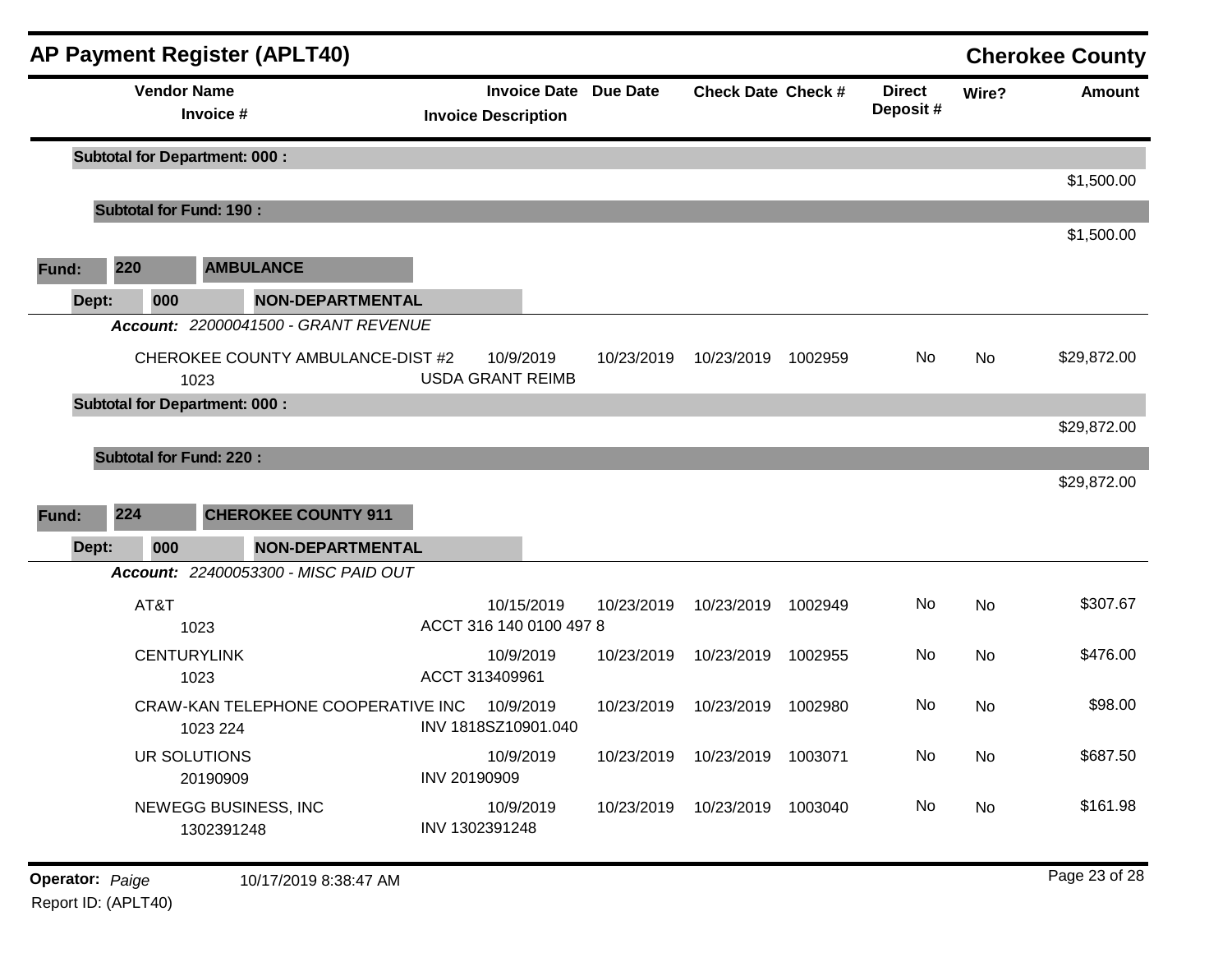|                        |     | <b>AP Payment Register (APLT40)</b>  |                                              |                                                            |            |                                 |         |                           |           | <b>Cherokee County</b> |
|------------------------|-----|--------------------------------------|----------------------------------------------|------------------------------------------------------------|------------|---------------------------------|---------|---------------------------|-----------|------------------------|
|                        |     | <b>Vendor Name</b><br>Invoice #      |                                              | <b>Invoice Date Due Date</b><br><b>Invoice Description</b> |            | <b>Check Date Check #</b>       |         | <b>Direct</b><br>Deposit# | Wire?     | <b>Amount</b>          |
|                        |     | NEWEGG BUSINESS, INC<br>1302391676   |                                              | 10/9/2019<br>INV 1302391676                                | 10/23/2019 | 10/23/2019                      | 1003040 | No                        | <b>No</b> | \$108.52               |
|                        |     | <b>Subtotal for Department: 000:</b> |                                              |                                                            |            |                                 |         |                           |           |                        |
|                        |     | <b>Subtotal for Fund: 224:</b>       |                                              |                                                            |            |                                 |         |                           |           | \$1,839.67             |
| Fund:                  | 230 | <b>APPRAISER COSTS</b>               |                                              |                                                            |            |                                 |         |                           |           | \$1,839.67             |
| Dept:                  | 000 |                                      | <b>NON-DEPARTMENTAL</b>                      |                                                            |            |                                 |         |                           |           |                        |
|                        |     |                                      | Account: 23000053023 - EMPLOYEE FOOD/MEALS   |                                                            |            |                                 |         |                           |           |                        |
|                        |     | <b>COMMERCE BANK</b><br>1023 AP      |                                              | 10/15/2019<br>ACCT 0000-8660-5508                          | 10/23/2019 | 10/23/2019                      | 1002973 | No                        | No        | \$136.09               |
|                        |     | Account: 23000053030 - GASOLINE      |                                              |                                                            |            |                                 |         |                           |           |                        |
|                        |     | <b>MARK HIXON</b><br>1023            |                                              | 10/9/2019<br><b>REIMB/MILEAGE</b>                          | 10/23/2019 | 10/23/2019                      | 1003021 | No                        | No        | \$89.90                |
|                        |     | <b>COMMERCE BANK</b><br>1023 AP      |                                              | 10/15/2019<br>ACCT 0000-8660-5508                          | 10/23/2019 | 10/23/2019                      | 1002973 | No                        | No        | \$47.75                |
|                        |     |                                      | Account: 23000053075 - DUES/SUBSCRIPTIONS    |                                                            |            |                                 |         |                           |           |                        |
|                        |     | <b>SUMNERONE</b><br>2305569          |                                              | 10/9/2019<br>INV 2305569                                   | 10/23/2019 | 10/23/2019                      | 1003064 | No                        | No        | \$84.35                |
|                        |     | <b>COMMERCE BANK</b><br>1023         |                                              | 10/15/2019<br>ACCT 0000-3163-7697                          | 10/23/2019 | 10/23/2019                      | 1002973 | No                        | No        | \$200.00               |
|                        |     |                                      | Account: 23000053076 - PROFESSIONAL SERVICES |                                                            |            |                                 |         |                           |           |                        |
|                        |     | <b>RODNEY SANDERS</b><br>20190910    |                                              | 10/9/2019<br>INV 20190910                                  |            | 10/23/2019  10/23/2019  1003055 |         | No                        | No.       | \$1,160.69             |
|                        |     | <b>RODNEY SANDERS</b><br>20190908    |                                              | 10/9/2019<br><b>INV 20190908</b>                           |            | 10/23/2019  10/23/2019  1003055 |         | No                        | No        | \$598.75               |
|                        |     |                                      | Account: 23000053077 - HOTEL RENTALS         |                                                            |            |                                 |         |                           |           |                        |
| <b>Operator: Paige</b> |     |                                      | 10/17/2019 8:38:47 AM                        |                                                            |            |                                 |         |                           |           | Page 24 of 28          |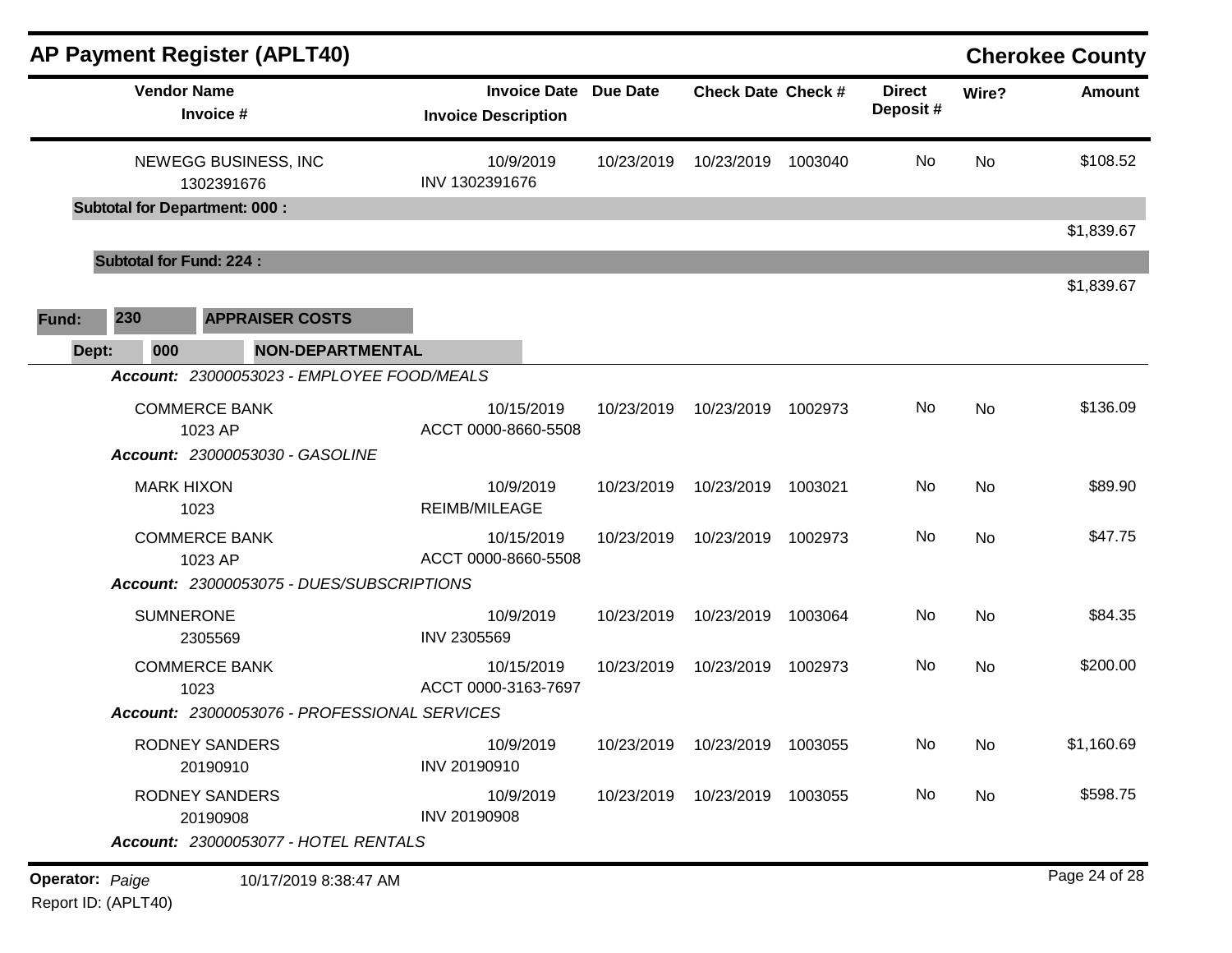| <b>AP Payment Register (APLT40)</b>               |                                                            |            |                           |         |                           |           | <b>Cherokee County</b> |
|---------------------------------------------------|------------------------------------------------------------|------------|---------------------------|---------|---------------------------|-----------|------------------------|
| <b>Vendor Name</b><br>Invoice #                   | <b>Invoice Date Due Date</b><br><b>Invoice Description</b> |            | <b>Check Date Check #</b> |         | <b>Direct</b><br>Deposit# | Wire?     | <b>Amount</b>          |
| <b>COMMERCE BANK</b><br>1023 AP                   | 10/15/2019<br>ACCT 0000-8660-5508                          | 10/23/2019 | 10/23/2019 1002973        |         | No.                       | <b>No</b> | \$512.20               |
| <b>Subtotal for Department: 000:</b>              |                                                            |            |                           |         |                           |           |                        |
| <b>Subtotal for Fund: 230:</b>                    |                                                            |            |                           |         |                           |           | \$2,829.73             |
|                                                   |                                                            |            |                           |         |                           |           | \$2,829.73             |
| 260<br><b>EMPLOYEE BENEFITS</b><br>Fund:          |                                                            |            |                           |         |                           |           |                        |
| 000<br><b>NON-DEPARTMENTAL</b><br>Dept:           |                                                            |            |                           |         |                           |           |                        |
| Account: 26000053215 - MERITAIN HEALTH            |                                                            |            |                           |         |                           |           |                        |
| <b>MERITAIN HEALTH</b><br>1023                    | 10/9/2019<br>GROUP 02438/CHEROKEE CO - NOV 2019            | 10/23/2019 | 10/23/2019                | 1003028 | No.                       | <b>No</b> | \$55,544.03            |
| <b>Subtotal for Department: 000:</b>              |                                                            |            |                           |         |                           |           |                        |
|                                                   |                                                            |            |                           |         |                           |           | \$55,544.03            |
| <b>Subtotal for Fund: 260:</b>                    |                                                            |            |                           |         |                           |           |                        |
|                                                   |                                                            |            |                           |         |                           |           | \$55,544.03            |
| 300<br><b>SERVICE FOR ELDERLY</b><br>Fund:        |                                                            |            |                           |         |                           |           |                        |
| 000<br><b>NON-DEPARTMENTAL</b><br>Dept:           |                                                            |            |                           |         |                           |           |                        |
| Account: 30000053072 - GAS, ELECTRIC, WATER       |                                                            |            |                           |         |                           |           |                        |
| <b>CITY OF COLUMBUS</b>                           | 10/9/2019                                                  | 10/23/2019 | 10/23/2019                | 1002966 | No                        | <b>No</b> | \$54.56                |
| 1023 EL<br>Account: 30000053074 - TELEPHONE BILLS | ACCT 07-48820-01                                           |            |                           |         |                           |           |                        |
| <b>CENTURYLINK</b>                                | 10/9/2019                                                  | 10/23/2019 | 10/23/2019 1002954        |         | No                        | <b>No</b> | \$2.69                 |
| 1023 EL                                           | ACCT 320497874                                             |            |                           |         |                           |           |                        |
| <b>CENTURYLINK</b>                                | 10/9/2019                                                  | 10/23/2019 | 10/23/2019                | 1002955 | No                        | No        | \$9.55                 |
| 1023 EL                                           | ACCT 313355170                                             |            |                           |         |                           |           |                        |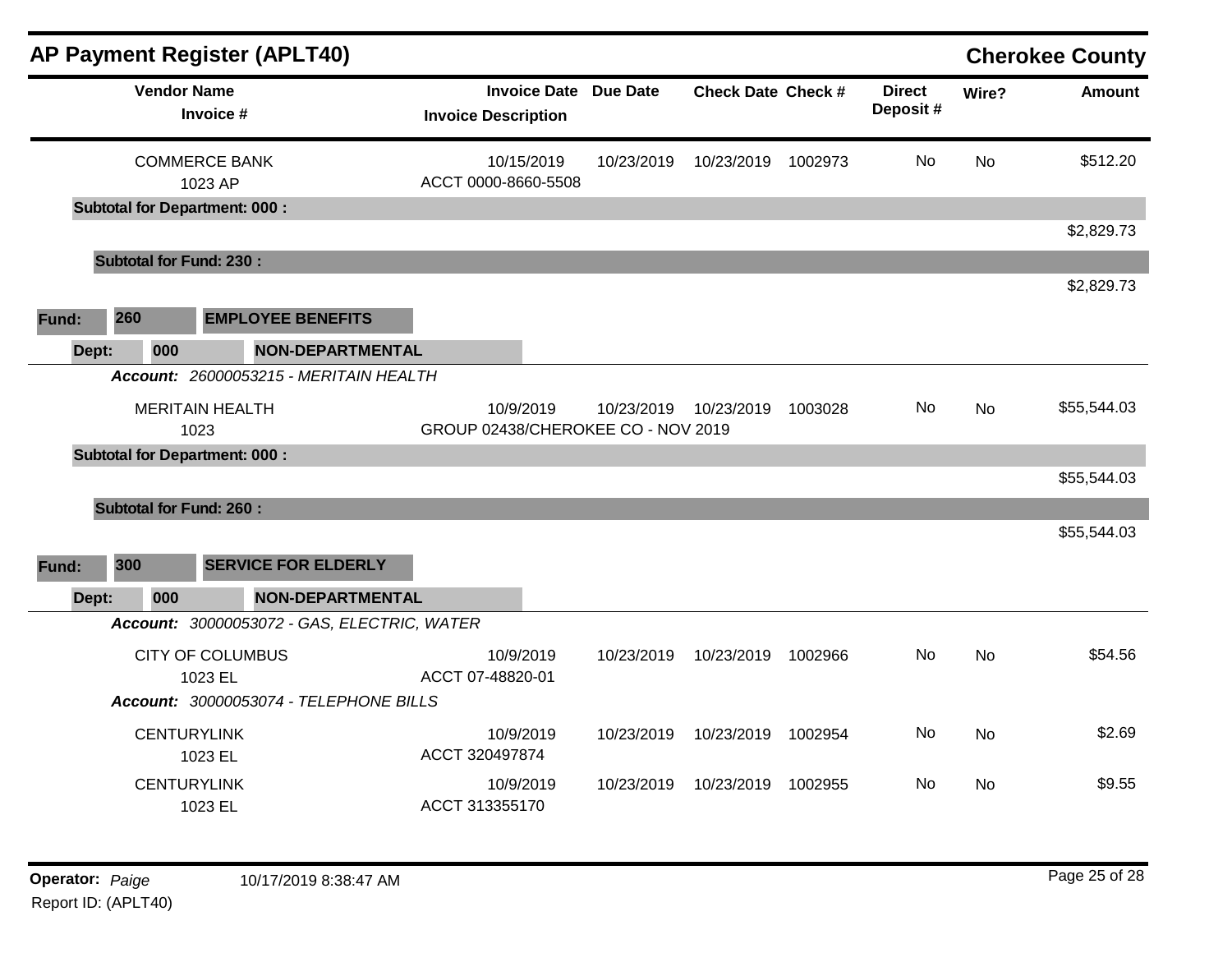|       |                                      |                                  | <b>AP Payment Register (APLT40)</b>                                                      |                                                            |            |                                 |         |                           |           | <b>Cherokee County</b> |
|-------|--------------------------------------|----------------------------------|------------------------------------------------------------------------------------------|------------------------------------------------------------|------------|---------------------------------|---------|---------------------------|-----------|------------------------|
|       |                                      | <b>Vendor Name</b><br>Invoice #  |                                                                                          | <b>Invoice Date Due Date</b><br><b>Invoice Description</b> |            | <b>Check Date Check #</b>       |         | <b>Direct</b><br>Deposit# | Wire?     | <b>Amount</b>          |
|       |                                      | <b>CENTURYLINK</b><br>1023       |                                                                                          | 10/9/2019<br>ACCT 320494722                                | 10/23/2019 | 10/23/2019                      | 1002954 | No                        | <b>No</b> | \$2.69                 |
|       | <b>Subtotal for Department: 000:</b> |                                  |                                                                                          |                                                            |            |                                 |         |                           |           | \$69.49                |
|       | <b>Subtotal for Fund: 300:</b>       |                                  |                                                                                          |                                                            |            |                                 |         |                           |           |                        |
| Fund: | 330                                  |                                  | <b>SEWER DISTRICT#1 OPER</b>                                                             |                                                            |            |                                 |         |                           |           | \$69.49                |
| Dept: | 000                                  |                                  | <b>NON-DEPARTMENTAL</b><br>Account: 33000053072 - GAS, ELECTRIC, WATER                   |                                                            |            |                                 |         |                           |           |                        |
|       | <b>Subtotal for Department: 000:</b> |                                  | EMPIRE DISTRICT ELECTRIC COMPANY<br>866807-56-3 SEWER 5                                  | 9/30/2019<br>ACCT 866807-56-3                              | 10/23/2019 | 10/23/2019                      | 1002986 | No.                       | No        | \$30.67                |
|       |                                      |                                  |                                                                                          |                                                            |            |                                 |         |                           |           | \$30.67                |
|       | <b>Subtotal for Fund: 330:</b>       |                                  |                                                                                          |                                                            |            |                                 |         |                           |           |                        |
| Fund: | 410                                  |                                  | PROSECUTING ATTORNEY                                                                     |                                                            |            |                                 |         |                           |           | \$30.67                |
| Dept: | 000                                  |                                  | <b>NON-DEPARTMENTAL</b>                                                                  |                                                            |            |                                 |         |                           |           |                        |
|       |                                      | <b>COMMERCE BANK</b><br>1023 AT1 | Account: 41000053075 - DUES/CLASSES/SUBSCIPTIONS<br>Account: 41000053077 - HOTEL RENTALS | 10/15/2019<br>ACCT 0001-1455-1617                          | 10/23/2019 | 10/23/2019                      | 1002973 | No.                       | No        | \$300.00               |
|       |                                      | <b>COMMERCE BANK</b><br>1023 AT1 | Account: 41000053300 - MISC PAID OUT                                                     | 10/15/2019<br>ACCT 0001-1455-1617                          |            | 10/23/2019  10/23/2019  1002973 |         | No.                       | No.       | \$737.28               |
|       |                                      | <b>COMMERCE BANK</b><br>1023 AT1 |                                                                                          | 10/15/2019<br>ACCT 0001-1455-1617                          |            | 10/23/2019  10/23/2019  1002973 |         | No                        | No        | \$39.98                |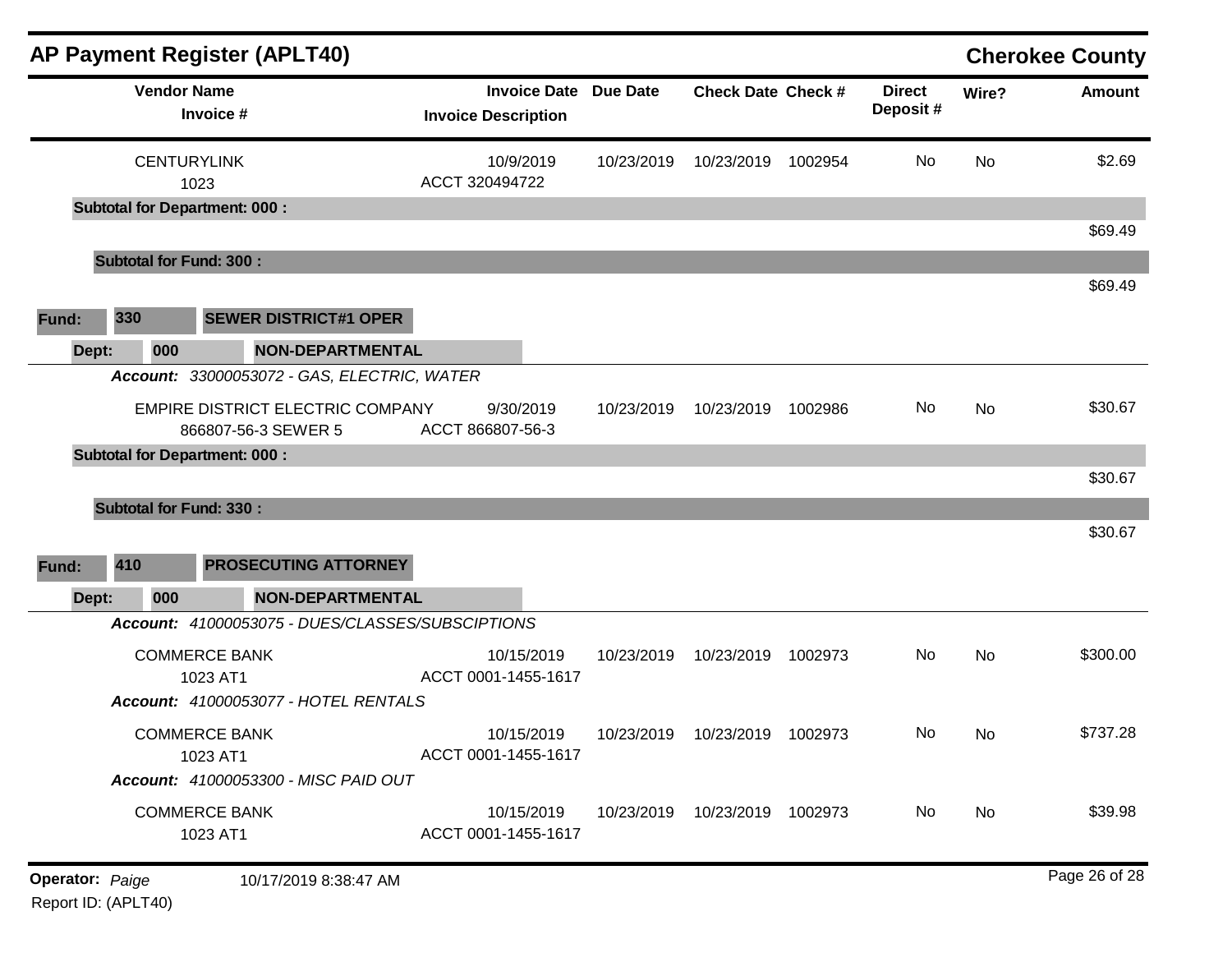|       |       |                    |                                      | <b>AP Payment Register (APLT40)</b>  |                            |                              |                           |         |                                   |       | <b>Cherokee County</b> |
|-------|-------|--------------------|--------------------------------------|--------------------------------------|----------------------------|------------------------------|---------------------------|---------|-----------------------------------|-------|------------------------|
|       |       | <b>Vendor Name</b> | Invoice #                            |                                      | <b>Invoice Description</b> | <b>Invoice Date Due Date</b> | <b>Check Date Check #</b> |         | <b>Direct</b><br>Deposit#         | Wire? | <b>Amount</b>          |
|       |       |                    | <b>Subtotal for Department: 000:</b> |                                      |                            |                              |                           |         |                                   |       |                        |
|       |       |                    |                                      |                                      |                            |                              |                           |         |                                   |       | \$1,077.26             |
|       |       |                    | <b>Subtotal for Fund: 410:</b>       |                                      |                            |                              |                           |         |                                   |       |                        |
|       |       |                    |                                      |                                      |                            |                              |                           |         |                                   |       | \$1,077.26             |
| Fund: | 460   |                    | <b>VIN</b>                           |                                      |                            |                              |                           |         |                                   |       |                        |
|       | Dept: | 000                |                                      | <b>NON-DEPARTMENTAL</b>              |                            |                              |                           |         |                                   |       |                        |
|       |       |                    |                                      | Account: 46000053300 - MISC PAID OUT |                            |                              |                           |         |                                   |       |                        |
|       |       |                    | <b>COMMERCE BANK</b>                 |                                      | 10/15/2019                 | 10/23/2019                   | 10/23/2019                | 1002973 | No                                | No    | \$560.69               |
|       |       |                    | 1023 SH1                             |                                      | ACCT 0000-0198-5019        |                              |                           |         |                                   |       |                        |
|       |       |                    | <b>Subtotal for Department: 000:</b> |                                      |                            |                              |                           |         |                                   |       |                        |
|       |       |                    |                                      |                                      |                            |                              |                           |         |                                   |       | \$560.69               |
|       |       |                    | <b>Subtotal for Fund: 460:</b>       |                                      |                            |                              |                           |         |                                   |       |                        |
|       |       |                    |                                      |                                      |                            |                              |                           |         |                                   |       | \$560.69               |
|       |       |                    |                                      |                                      |                            |                              |                           |         | Total for Bank 1 Account 1120298: |       | \$201,971.79           |
|       |       |                    |                                      |                                      |                            |                              |                           |         | ***** Total Invoices Paid:        |       | \$201,971.79           |